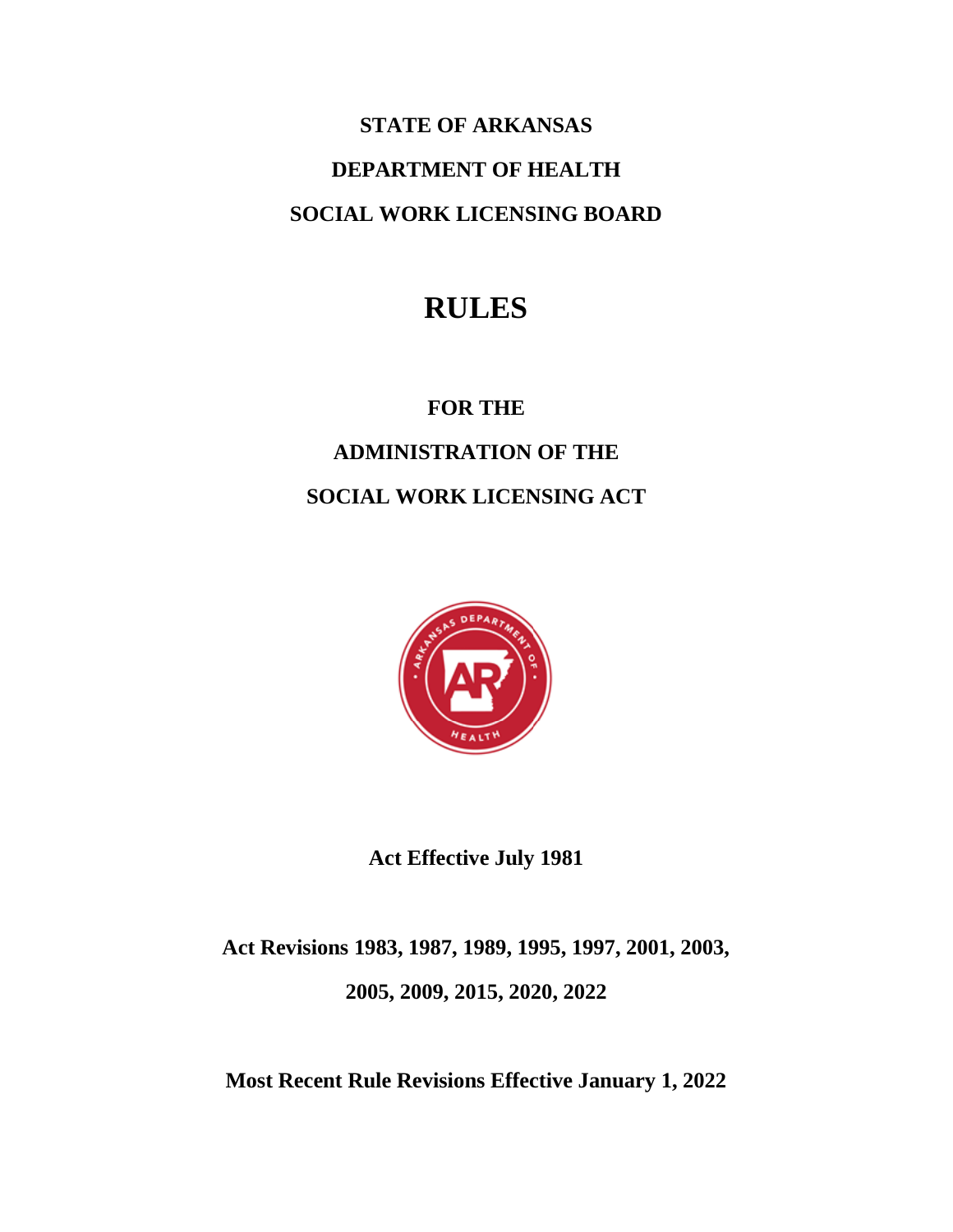### RULES OF THE ARKANSAS SOCIAL WORK LICENSING BOARD

Pursuant to Ark. Code Ann. §17-103-203, the Arkansas Social Work Licensing Board hereby establishes and promulgates the following rules.

- I. Board Meetings:
	- A. Regular meetings of the Board shall be held once each month at a time established by a majority vote of the Board. A special meeting may be called at any time by the chair or by any officer of the Board upon written request of three or more of the members.
	- B. All regular meetings of the Board are open to the public. Any person desiring to appear before the Board at any of its regular meetings shall submit a written request to the Board at least 15 days prior to the meeting. The request must state in detail the nature and purpose of the appearance. The Chair of the Board has the right to determine when and if such a request can be honored.
	- C. Written minutes of each meeting shall be kept and distributed to the members with the notice for the next meeting.

#### II. Application Procedures:

- A. Pre-Licensure Background Check
	- 1. Pursuant to Act 990 of 2019, an individual may petition for a prelicensure determination of whether the individual's criminal record will disqualify the individual from licensure and whether a waiver may be obtained.
	- 2. The individual must obtain the pre-licensure criminal background check petition form from the Board.
	- 3. The Board will respond with a decision in writing to a completed petition within a reasonable time.
	- 4. The Board's response will state the reasons for the decision.
	- 5. All decisions of the Board in response to the petition will be determined by the information provided by the individual.
	- 6. Any decision made by the Board in response to a pre-licensure criminal background check petition is not subject to appeal.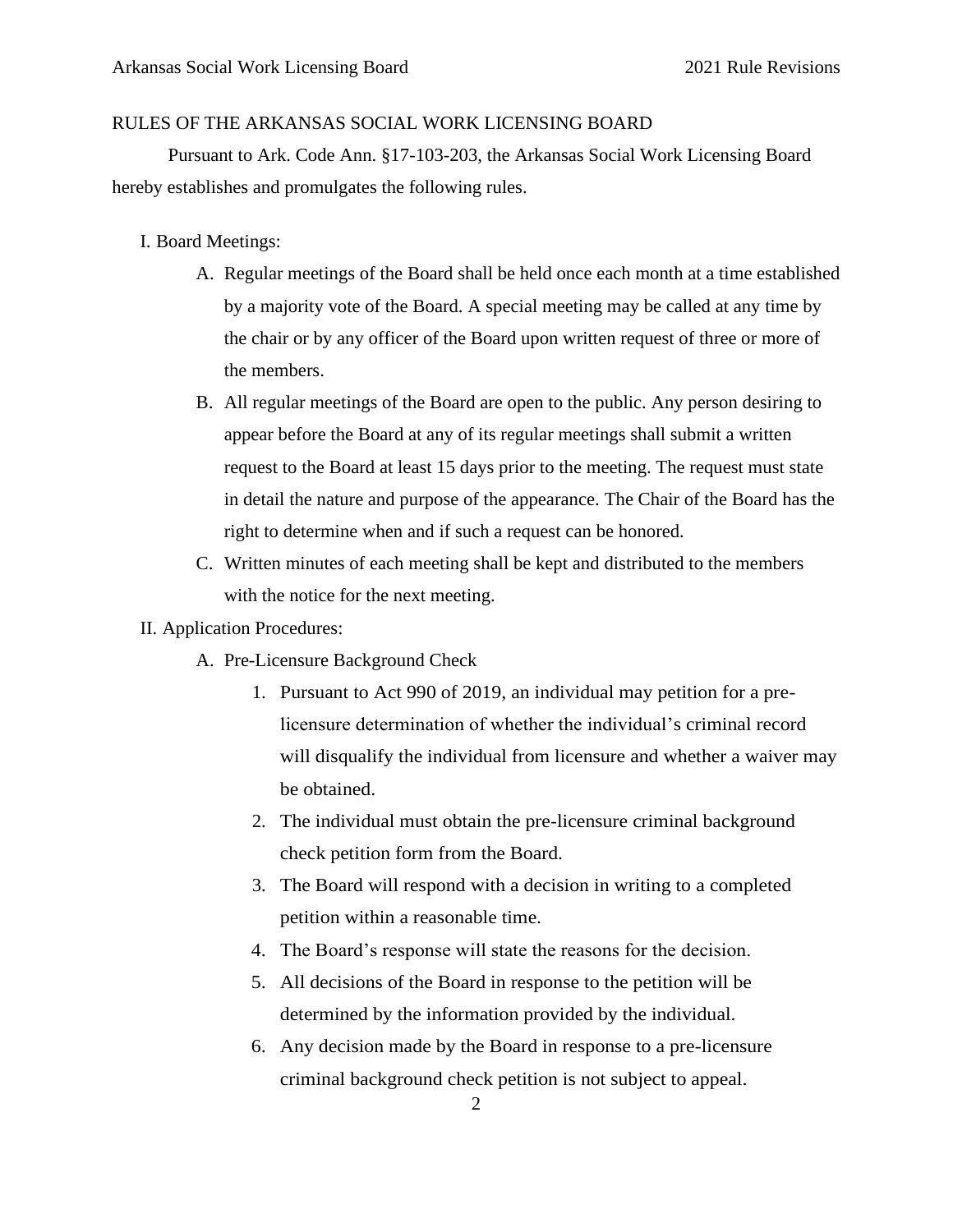- 7. The Board will retain a copy of the petition and response and it will be reviewed during the formal application process.
- B. Application for licensure may be submitted online on the Board's website. Paper applications shall be submitted to the Board on the form designated by the Board and shall be accompanied by the application fee.
- C. The applicant must request an official transcript from his/her college or university with the social work degree posted. The transcript must be received by the Board directly from the college or university. A transcript on file with the Association of Social Work Boards ("ASWB") will also be accepted.
- D. An applicant shall sign a release of information to the Board for a state and federal criminal background check to be administered by the Identification Bureau of the Arkansas State Police. The applicant shall be responsible for payment of any fee associated with the background check.
- E. Waiver Request for Offenses on Background Check
	- 1. If an individual has been convicted of an offense listed in A.C.A. §17-2- 102(a) or (e), the Board may waive disqualification of a potential applicant or revocation of a license based on the conviction if a request for a waiver is made by:
		- a. An affected applicant for a license; or
		- b. An individual holding a license subject to revocation.
	- 2. The Board may grant a waiver upon consideration of the following, without limitation:
		- a. The age at which the offense was committed;
		- b. The circumstances surrounding the offense;
		- c. The length of time since the offense was committed;
		- d. Subsequent work history since the offense was committed;
		- e. Employment references since the offense was committed;
		- f. Character references since the offense was committed;
		- g. Relevance of the offense to the occupational license; and
		- h. Other evidence demonstrating that licensure of the applicant does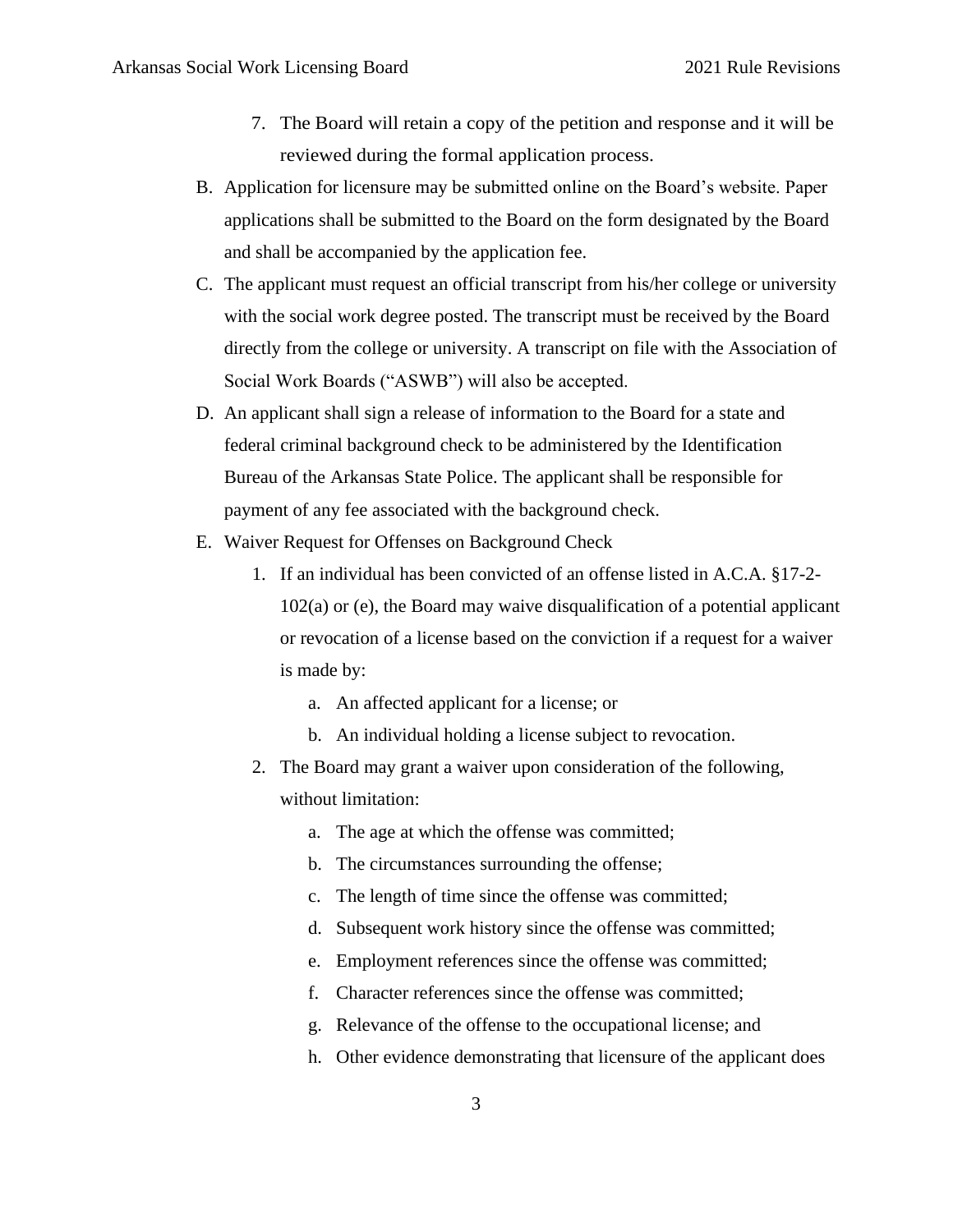not pose a threat to the health or safety of the public.

- 3. A request for a waiver, if made by an applicant, must be in writing and accompany the completed application and fees.
- 4. The Board will respond with a decision in writing and will state the reasons for the decision.
- 5. An appeal of a determination under this subsection will be subject to the Administrative Procedure Act §25-15-201 *et seq.*
- F. An applicant applying for licensure as a Licensed Certified Social Worker ("LCSW") must provide documentation of LCSW Supervision.
- G. Licensure for Uniformed Service Members, Uniformed Service Veterans, and their Spouses
	- 1. As used in this subsection, "uniformed service veteran" means a former member of the United States Uniformed Services discharged under circumstances other than dishonorable.
	- 2. The Board shall grant automatic licensure to an individual who is the holder in good standing of a license with a similar scope of practice issued by another state, territory, or district of the U.S. and is:
		- a. A uniformed service member stationed in the State of Arkansas;
		- b. A uniformed service veteran who resides in or establishes residency in the State of Arkansas; or
		- c. The spouse of:
			- (1) A person under G.2. a. or b. above;
			- (2) A uniformed service member who is assigned a tour of duty that excludes the uniformed service member's spouse from accompanying the uniformed service member and the spouse relocates to this state; or
			- (3) A uniformed service member who is killed or succumbs to his or her injuries or illness in the line of duty if the spouse establishes residency in the state.
	- 3. The Board shall grant automatic licensure upon receipt of all of the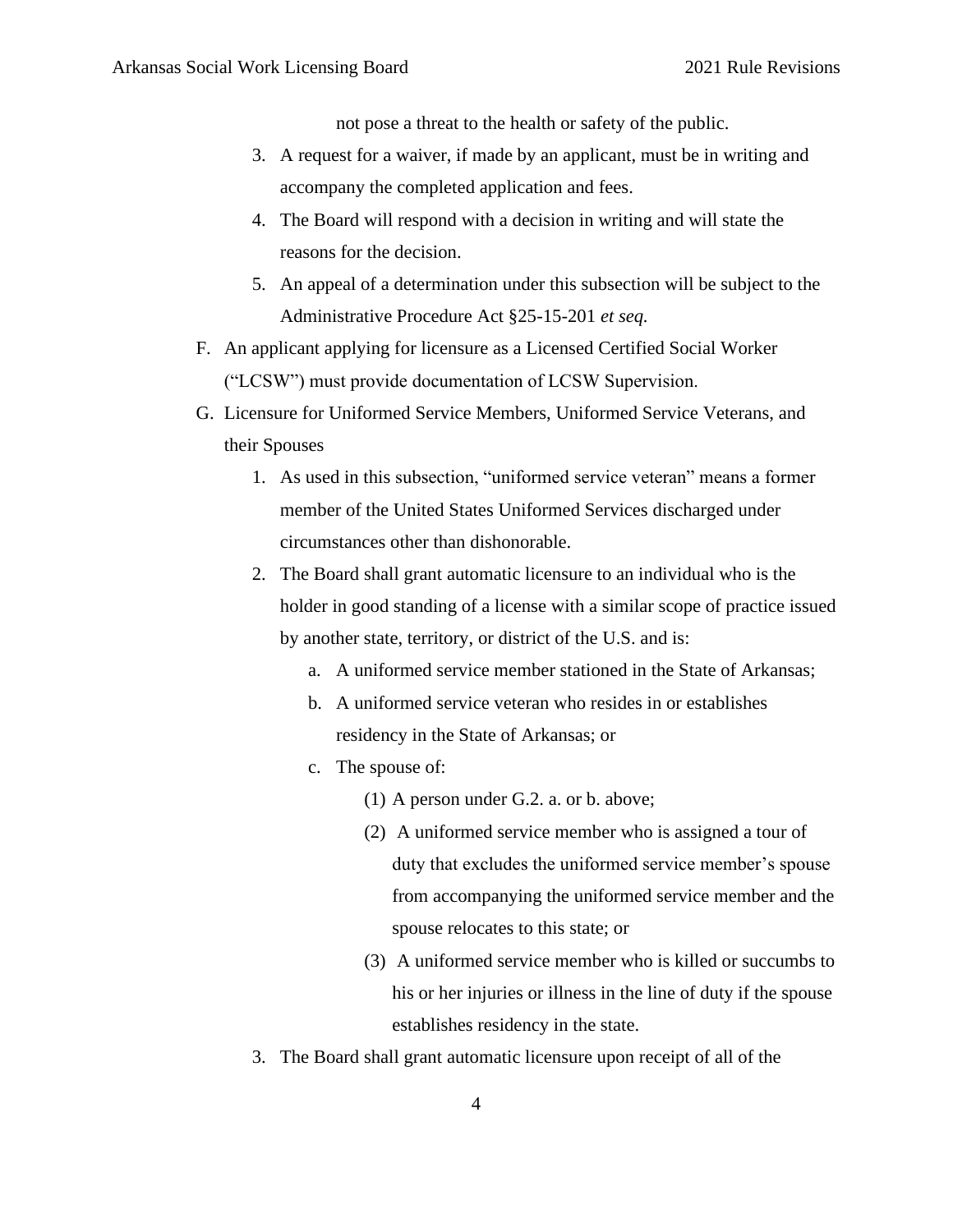following:

- a. Payment of the initial application and licensure fee;
- b. Evidence that the individual holds a license with a similar scope of practice in another state; and
- c. Evidence that the applicant is a qualified applicant under Section G.2. above.
- 4. The expiration date of a license for a deployed uniform service member or spouse will be extended for one hundred and eighty (180) days following the date of the uniformed service member's return from deployment.
- 5. A full exemption from continuing education requirements will be allowed for a deployed uniform service member or spouse until one hundred and eighty (180) days following the date of the uniformed service member's return from deployment.
- H. Applications will be reviewed by the Board after all the required information is received. Applicants will be notified by mail of the action taken on the application. If approved, the applicant will be notified of his/her eligibility to take the examination. If the Board determines that the applicant has not met all the requirements and the application is denied, the applicant may request a hearing before the Board.
- I. An application is valid for six (6) months from the date of the application.
- J. The Board shall grant a license to an applicant who fulfills the Arkansas requirements for licensure and is a person who holds a Federal Form I-766 United States Citizenship and Immigration Services-issued Employment Authorization Document, known popularly as a "work permit."
- III. Provisional License: (Ark. Code Ann. §17-103-306)
	- A. Upon application and satisfactory documentation of all requirements, the Board may issue a provisional license for the practice of social work to an applicant for licensure as a Licensed Social Worker or Licensed Master Social Worker. Provisional licensure as a Licensed Certified Social Worker is prohibited.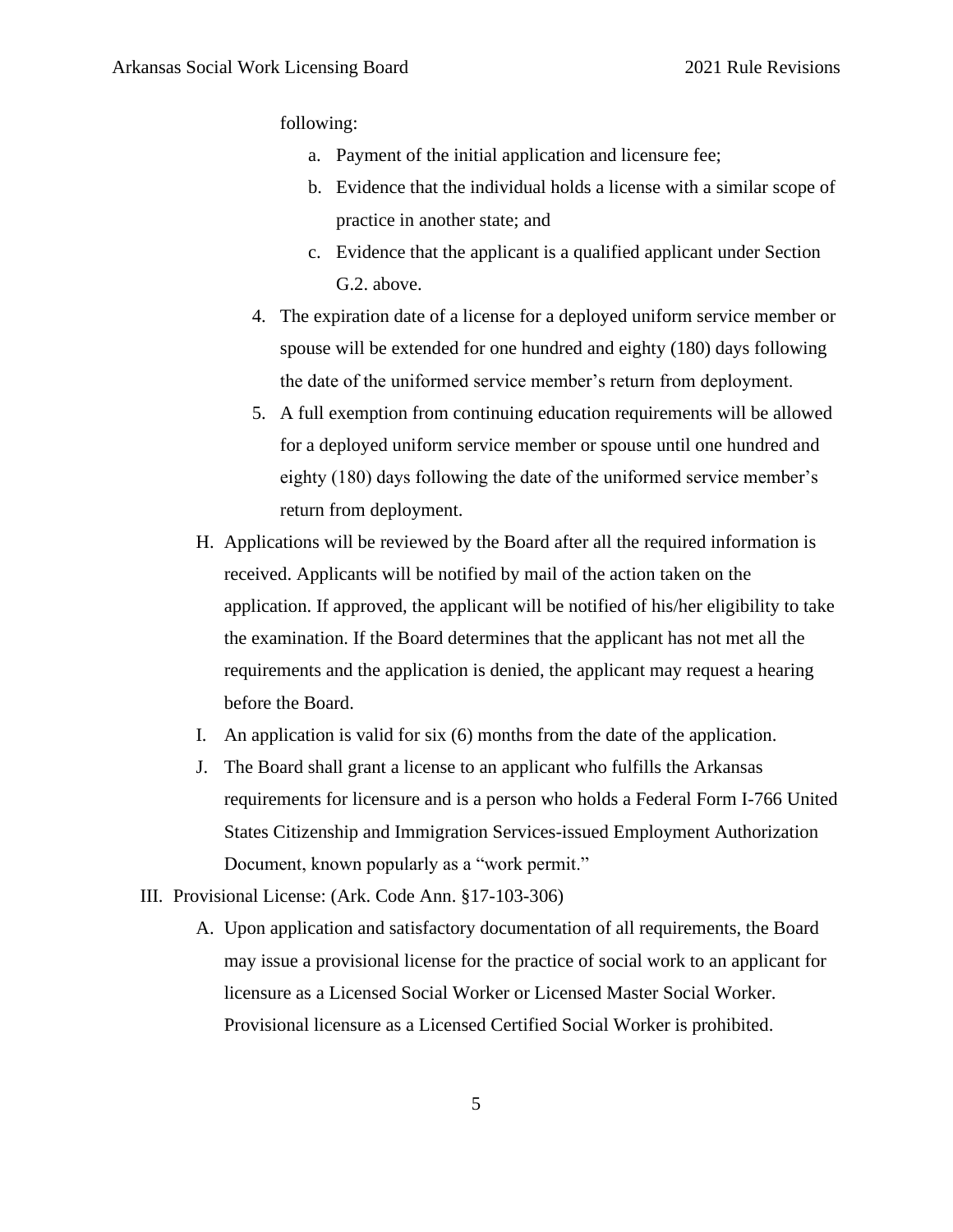- B. The Bachelor's and Master's level provisional license will be issued only one time per person and cannot be renewed.
- C. The Bachelor's and Master's level provisional license shall be effective from the date of issuance and will expire exactly one year from the date of issuance.
- IV. Examination: (Ark. Code Ann. §17-103-306(a)(1)(B))
	- A. The Board shall utilize a nationally recognized examination service to administer a licensure examination.
	- B. To be eligible to take the examination, an applicant must submit the licensure application and all required forms to the Board for approval.
	- C. When the application is approved, the applicant will be provided information regarding registering for the exam.
	- D. The passing score for the examination shall be the same as the national passing score determined by the examination service.
	- E. The Board adopts the rules of the nationally recognized examination service in regards to the ninety-day wait period before taking additional examinations.
	- F. The examination may be taken up to three (3) times.
- V. Endorsement: (Ark. Code Ann. §17-103-302)
	- A. The Board may approve licensure through endorsement with other states, districts, territories, or Canadian provinces, whose standards are substantially equivalent to those required by Section 17-103-306 of the Arkansas Code. The Board approved examination may be waived if an applicant meets the following requirements:
		- 1. The applicant is currently licensed to practice social work in another state, territory, district, or Canadian province;
		- 2. The applicant has passed a social work examination approved by the licensing entity in the state, territory, district, or Canadian province the applicant is currently licensed in.
		- 3. The applicant has a social work degree from a program accredited by the Council on Social Work Education or the Canadian Association for Social Work Education; and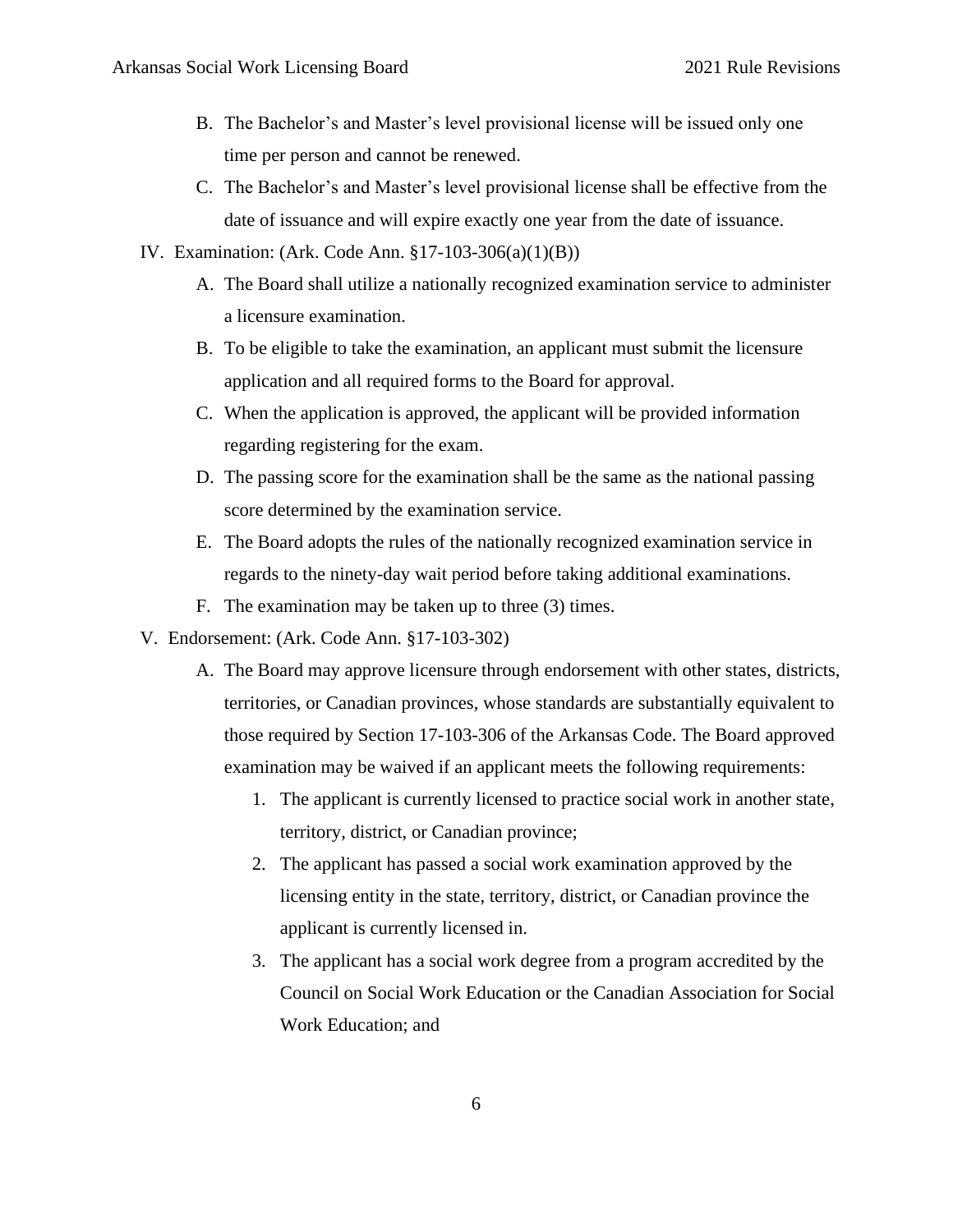- 4. An applicant for LCSW must provide documentation of twenty-four (24) months of supervision and four thousand (4,000) hours working in a master's level social work position while under the supervision of an LCSW. The Board may waive the supervision requirement if:
	- a. The applicant has practiced social work at the independent clinical level for the last three (3) years; and
	- b. The applicant has met the requirements to be licensed independently at the clinical level in the state they are currently licensed in.
- B. The Board may issue a master's level provisional license as described in Section III, to an LCSW applicant who has met the requirements of endorsement except for passage of a social work examination.
- VI. Supervision:

Supervision is a professional relationship between a supervisor and a supervisee designed to promote responsibility, competency and accountability to the agency, clients and community.

A. Supervision for All Licensed Social Workers:

Once licensed as an LSW or LMSW, including provisional license, the LSW or LMSW must obtain supervision from a licensed social worker or other qualified professional from a related field. The supervision may be within or outside the agency.

- 1. The social work practice of an LCSW shall be supervised by an LMSW, an LCSW or other qualified professional from a related field on a minimum of a weekly basis.
- 2. The social work practice of an LMSW shall be supervised by an LMSW, an LCSW or other qualified professional from a related field on a minimum of a weekly basis.
- 3. While supervision of the social work practice of the LCSW is not mandatory, the LCSW should have available, as needed, consultation provided by an LCSW or other qualified professional from a related field.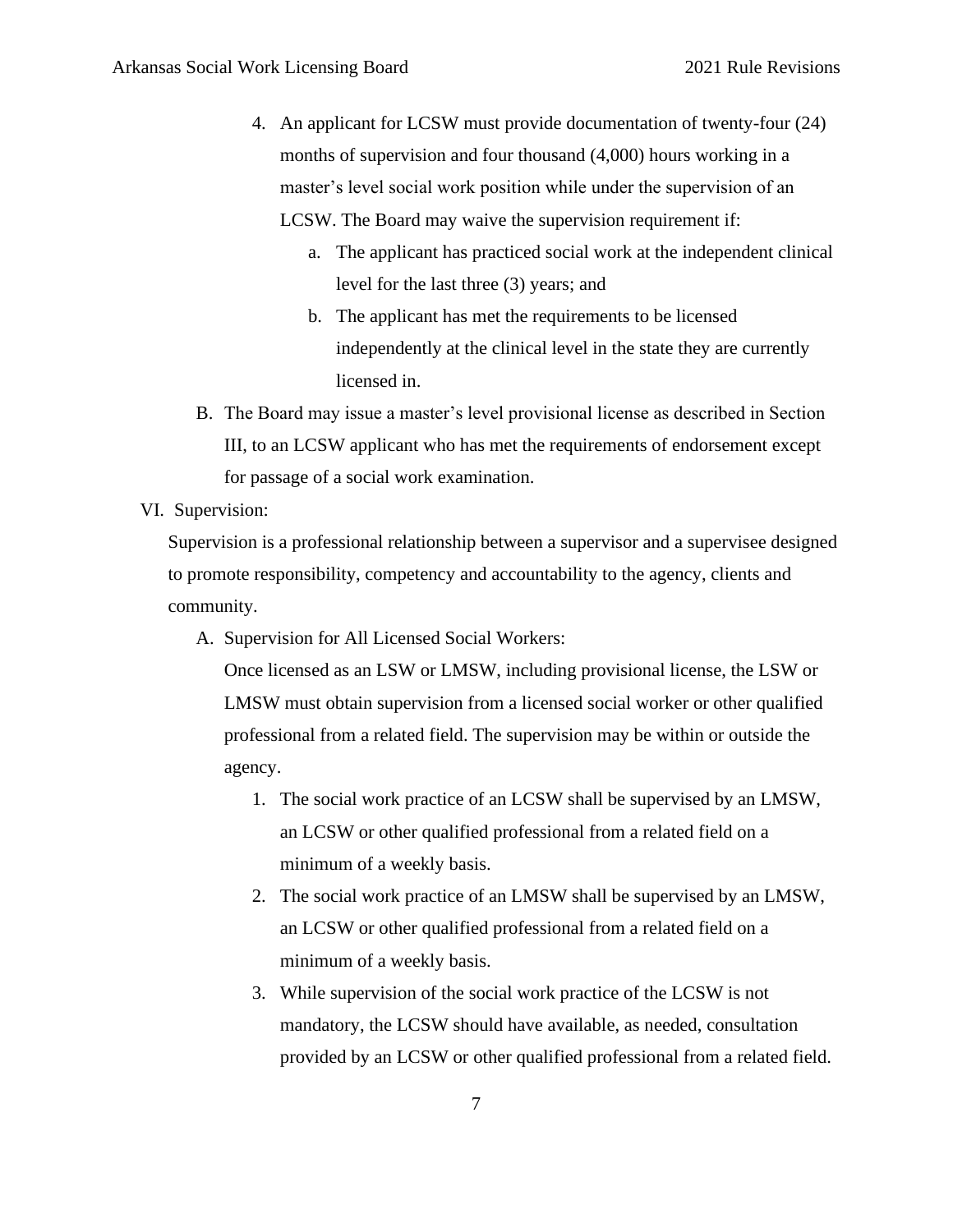- 4. An LSW or LMSW, including provisional licensees, working in a nonclinical position does not require direct supervision but must report to a supervisor.
- 5. The supervision required under this section is independent from any additional supervision requirements placed upon the licensee by his or her employer.
- B. Supervision Required to Obtain LCSW Licensure:
	- 1. In order to provide supervision, an LCSW or a social worker whom the Board determines to have the qualifications equivalent of those required of an LSCW must be fully licensed for three (3) years.
	- 2. To obtain licensure as a Licensed Certified Social Worker LCSW), an individual must submit documentation of twenty-four (24) months postmaster's social work experience, and four thousand (4,000) hours in a supervised Master's level social work position. The supervisor may be from inside or outside the agency where the applicant obtains their experience. For documentation requirements, please see Section C. below.
	- 3. During this twenty-four (24) month period, the applicant must have at least one hundred (100) direct supervision hours, with no more than two (2) hours occurring in any one-week period. Group supervision is acceptable only if there is a maximum of four in a group and such supervision does not exceed one-half of the total supervisory time.
	- 4. Social workers who use technology to facilitate supervision shall use appropriate precautions to protect the confidentiality of those communications. Precautions to protect confidentiality depend on the type of technology being used, and may include using passwords, firewalls, encryption, and antivirus software: using electronic service providers that rely on standards of security for data that are transmitted and stored; and ensuring a private setting when using their electronic devices. See National Association of Social Workers (NASW), Association of Social Work Boards (ASWB), Counsel on Social Work Education (CSWE), &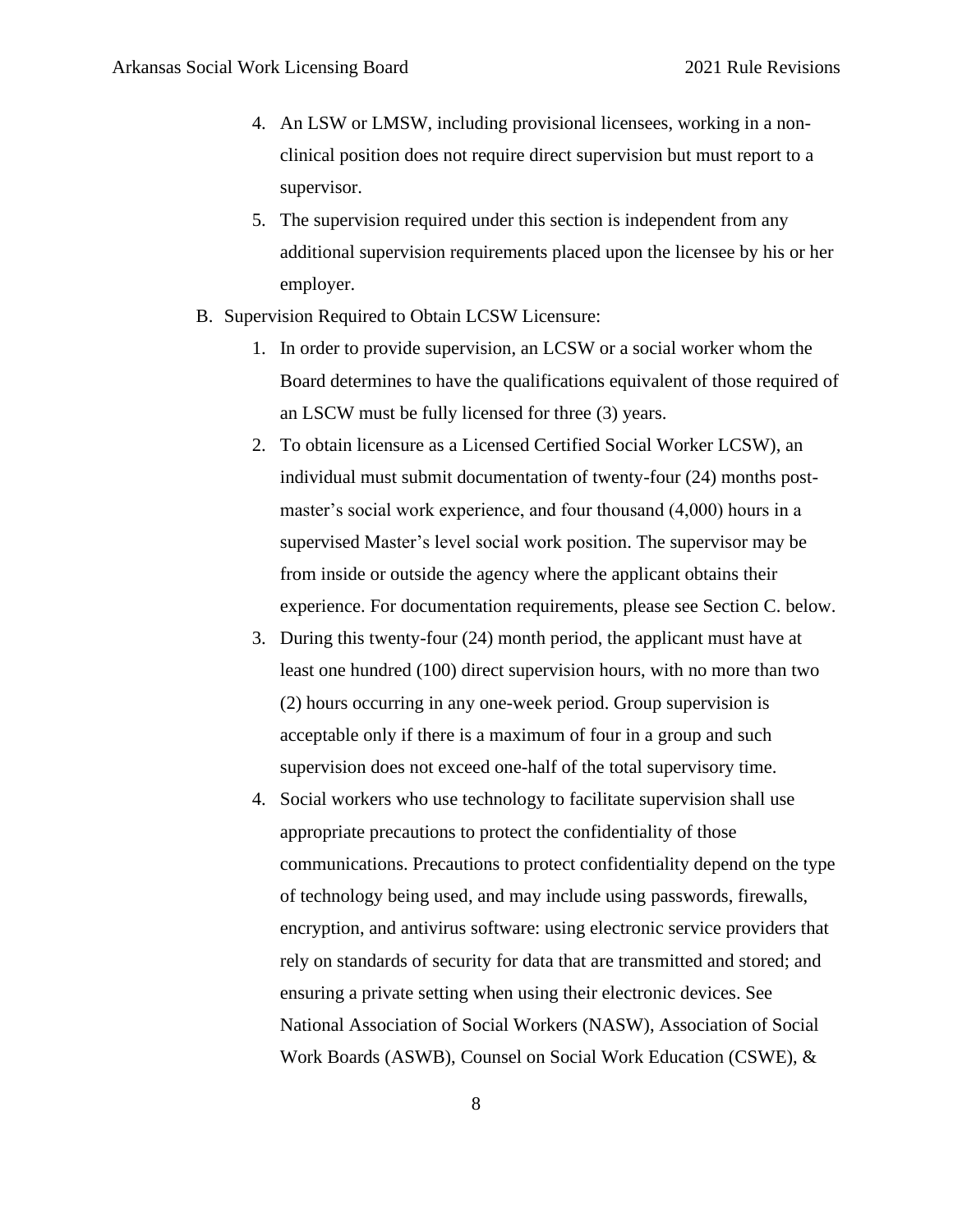Clinical Social Work Association (CSWA) Standards for Technology in Social Work Practice.

5. Supervision Guidelines

An LMSW who wishes to obtain LCSW licensure must adhere to the LCSW Supervision Guidelines published on the Board's website.

C. Supervision Plan and Documentation:

To comply with the documentation in Section B4 above, an applicant must submit a supervision plan, that is agreed upon by the applicant and the LCSW supervisor, to the Board. The plan must be on a Board approved form and must be received in a legible form within sixty (60) days from the beginning date of the supervision. It is the responsibility of the social worker receiving supervision to verify the Board's receipt of the supervision plan.

VII. Fees: (Ark. Code Ann. §17-103-205)

A. The fees charged in connection with social work licensing are as follows:

| 1. Filing of an application                                        | \$100  |
|--------------------------------------------------------------------|--------|
| 2. Examination fee                                                 | $\ast$ |
| 3. Renewal fee (2 years)                                           | \$80   |
| 4. Late Renewal fee                                                | \$80   |
| 5. Replacement of license                                          | \$20   |
| 6. Endorsement to another state                                    | \$20   |
| 7. Certificate of Registration Application                         | \$25   |
| 8. Certificate of Registration Renewal                             | \$10   |
| *The examination fee will be the same as the amount charged by the |        |

examination service. B. The Board shall waive the initial licensing fee if the applicant:

1. Is receiving assistance through the Arkansas Medicaid Program, the Supplemental Nutrition Assistance Program, the Special Supplemental Nutrition Program for Women, Infants, and Children, the Temporary Assistance for Needy Families Program, or the Lifeline Assistance Program;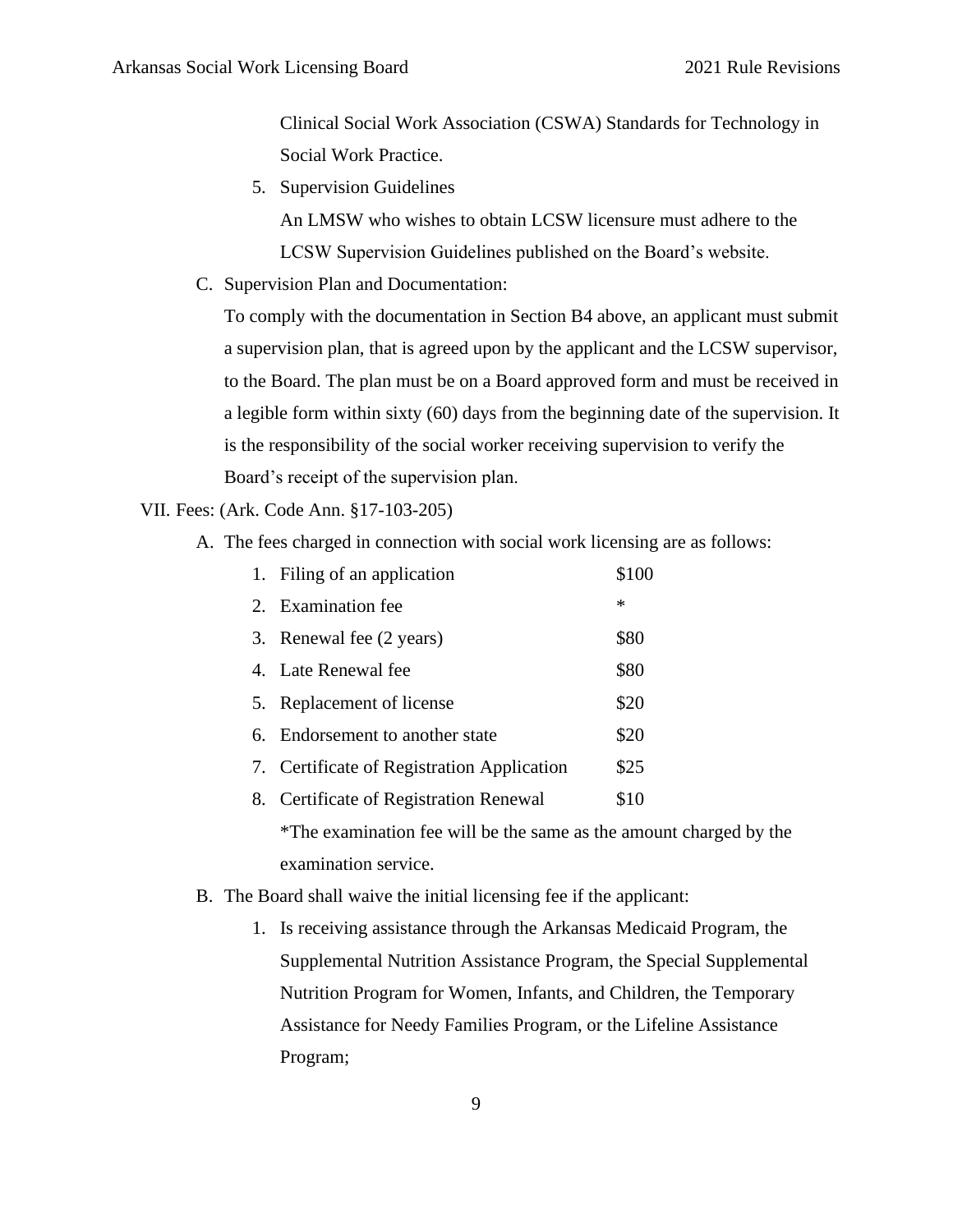- 2. Was approved for unemployment within the last twelve (12) months; or
- 3. Has an income that does not exceed two hundred percent (200%) of the federal poverty income guidelines.
- VIII. Issuance, Renewal, Expiration and Reinstatement (Ark. Code Ann. §17-103-304)
	- A. Issuance:

When the Board determines that all requirements have been met, a license will be issued for a two-year period.

B. Renewal:

Renewal of a social work license requires thirty (30) hours of social work education ("SWCE") to have been completed during the renewal period. Of the thirty (30) SWCE hours, three (3) hours must be in ethics and no more than fifteen (15) may be independent study.

- 1. A license renewal reminder will be sent to licensees approximately two months prior to the expiration date. The social worker is responsible for submitting a completed renewal application with the required fee to the Board prior to the expiration date. Renewal applications may be submitted online or on the renewal application approved by the Board.
- 2. When the Board determines that the requirements for license renewal have been met, the licensee will be mailed notification of licensure for the next two-year period.
- 3. If the licensee fails to renew his or her license prior to the expiration date, the license will expire. Once the license has expired the individual is no longer eligible to practice social work.
- 4. A license that has expired for less than three (3) months may be renewed by submitting the renewal application, the required fee, a late penalty fee, an attestation form and a summary sheet certifying completion of thirty (30) hours of social work continuing education in accordance with Continuing Education Guidelines found in Rule IX below, completed during the previous-two year licensure period.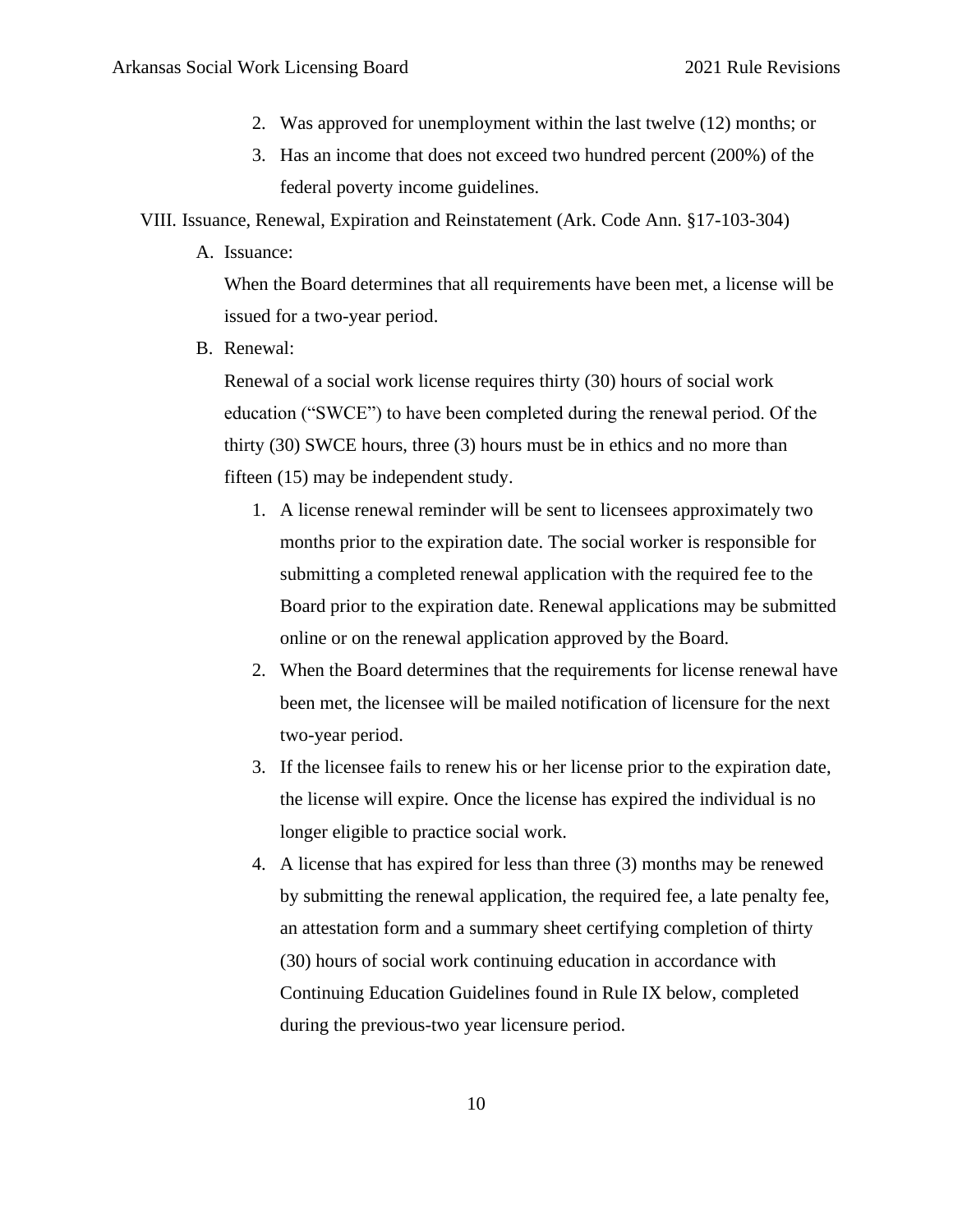- 5. A license that has expired for three (3) months or longer is not renewable. The licensee shall be considered as a new applicant and will be subject to all requirements applicable at the time the new application is received.
- 6. Extension requests must be submitted to the Board thirty (30) days prior to the expiration date of the license. Extension requests will be reviewed by the Board on an individual basis. An extension request must include the following:
	- a. A completed renewal application packet;
	- b. The renewal fee;
	- c. Summary sheet of Social Work Continuing Education showing SWCE completed so far during the two-year renewal period;
	- d. Signed Attestation Form that he or she will not practice social work or represent himself or herself as a social worker after the expiration date unless the extension request has been granted;
	- e. A letter requesting an extension with an explanation of the extenuating circumstance which prevented the social worker from obtaining the required hours;
	- f. If the extenuating circumstance is heath related, a letter from the physician should accompany the request. The physician's letter should indicate the time and circumstances under the physician's care and how this prevented the social worker from obtaining their required hours;
	- g. A work history for the renewal period showing any time not worked due to the extenuating circumstances; and
	- h. A plan to complete the additional hours required.
- C. Expiration:

The license will be effective from the date issued and shall expire on the last day of the month exactly two years from the date of issuance or, if applicable, the last renewal date.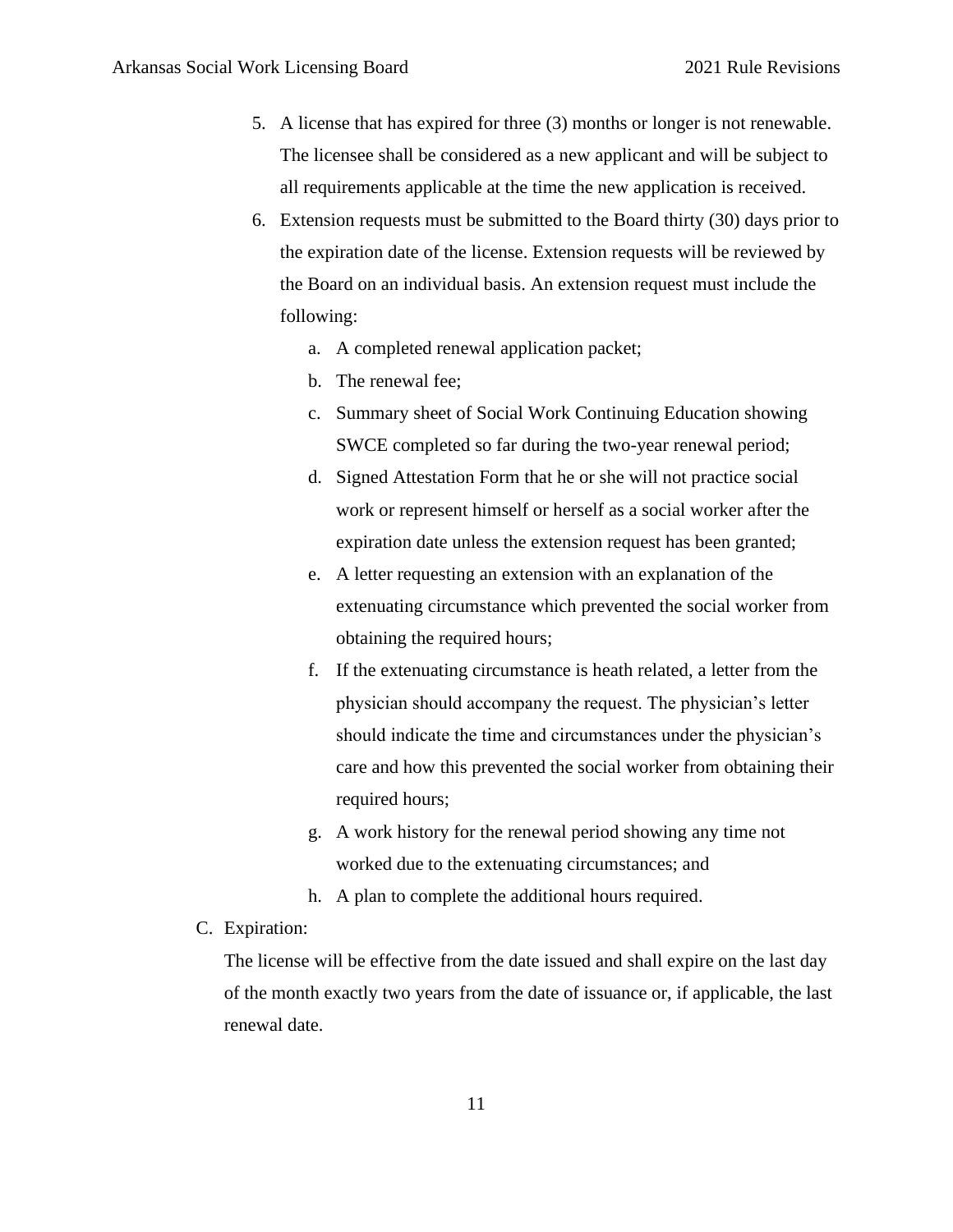#### D. Reinstatement:

A license will be reinstated if an applicant can demonstrate all of the following requirements:

- 1. They were previously licensed to practice social work in Arkansas;
- 2. They were in good standing when the previous license expired or was not renewed;
- 3. Their license was not revoked for an act of bad faith nor for a violation of the laws, rules, or ethical rules that govern social workers;
- 4. They were not suspended or placed on probation in any state, district, territory, jurisdiction or Canadian province;
- 5. They are sufficiently competent in their field;
- 6. They pay the application fee required by law; and
- 7. They complete the required background check.
- E. Duty to provide accurate information:

The licensee has the responsibility to provide and update the Board with accurate information of any change in their name or address and must do so within thirty (30) days of the change.

#### IX. Continuing Education Guidelines: (Ark. Code Ann. §17-103-203)

- A. Definition:
	- 1. Social Work Continuing Education (SWCE) has been defined as those formalized activities that are directed at developing and enhancing an individual's social work knowledge base and service delivery skills in applicable area of planning and administration, education, research or direct service with individual, couples, families, and groups.
	- 2. A SWCE Credit Hour represents one clock hour (60 minutes) of a SWCE activity. A credit hour represents actual time of the SWCE activity. For example, a workshop that begins at 9:00 a.m. and ends at 3:00 p.m. with one-hour lunch break would provide five (5) credit hours for the participant. An exception would be for volunteer services provided under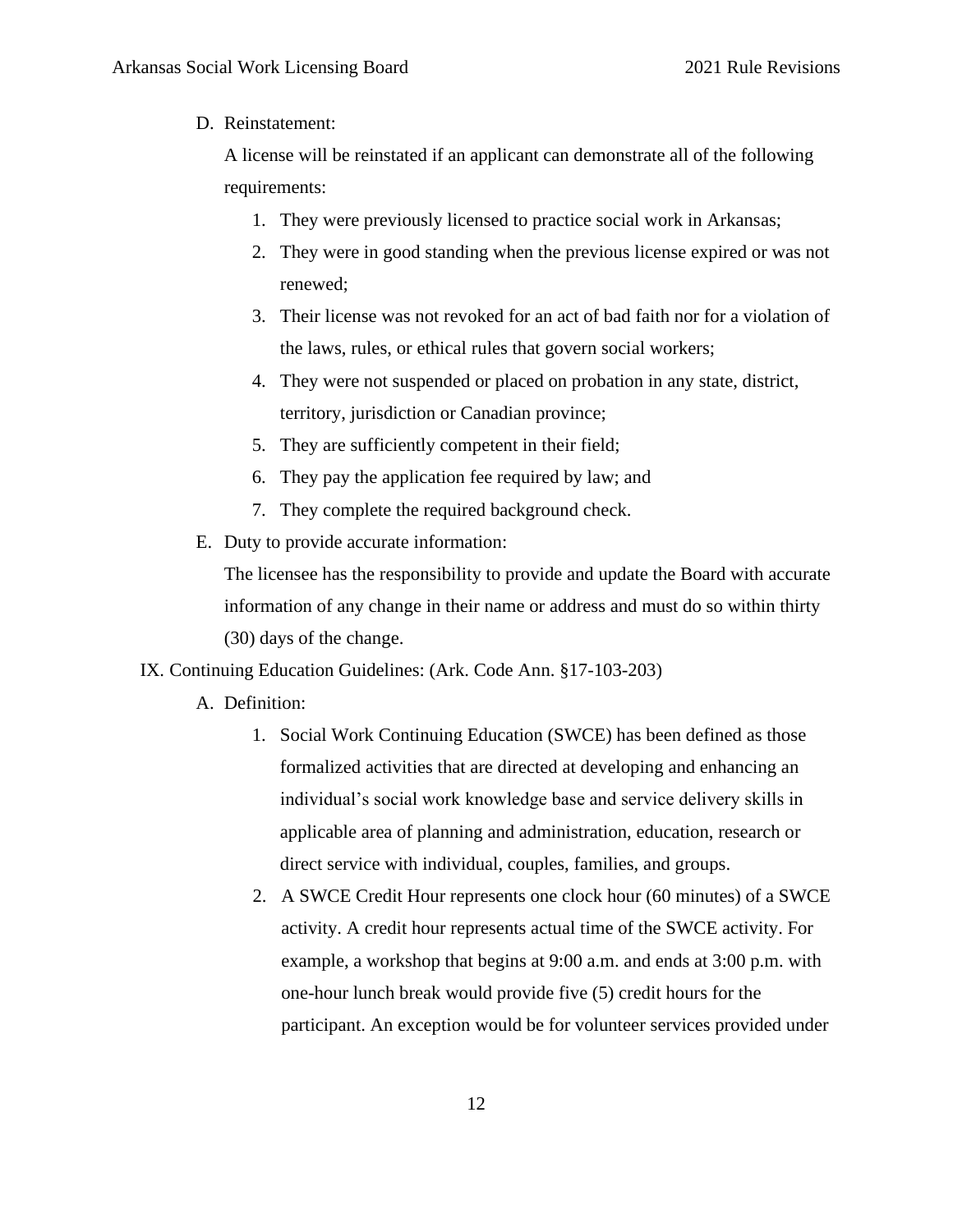the Arkansas Volunteer Health Care Act, in which a credit hour represents eight (8) hours of volunteer services.

- 3. Credits must be a minimum of fifteen (15) minutes or more to qualify.
- 4. Academic Credit Hour: One academic credit hour is equivalent to fifteen (15) clock hours for the purpose of license renewal. Credit for auditing an academic course will be for the actual number of clock hours in attendance, not to exceed the academic clock hour equivalent. Academic credit hours will not apply towards license renewal until the completion of the course.
- B. Basic Requirements:
	- 1. Each licensee is required to complete thirty (30) credit hours of SWCE during each two-year licensure period. Of the thirty (30) hours, a minimum of three (3) hours must be in professional ethics with no more than fifteen (15) hours of independent study.
	- 2. SWCE may be documented on the form for reporting continuing education supplied by the Board or any other form provided the same information is presented. A typed or computerized list of training that is kept by the social worker's employer is acceptable for documentation. The list must include the same information as the form for reporting SWCE and the employer's name, address and phone number. The licensee and the licensee's supervisor or employer must sign the list certifying that the social worker attended all the sessions listed.
	- 3. Documentation of the SWCE must be maintained by the licensee for a period of two (2) years following the renewal date.
	- 4. After each renewal period, the Board will, at its discretion, audit a percentage of the renewal applications to ensure that the continuing education requirements have been met. Each audited licensee will be required to provide documentation of all the continuing education hours listed on his/her summary sheet.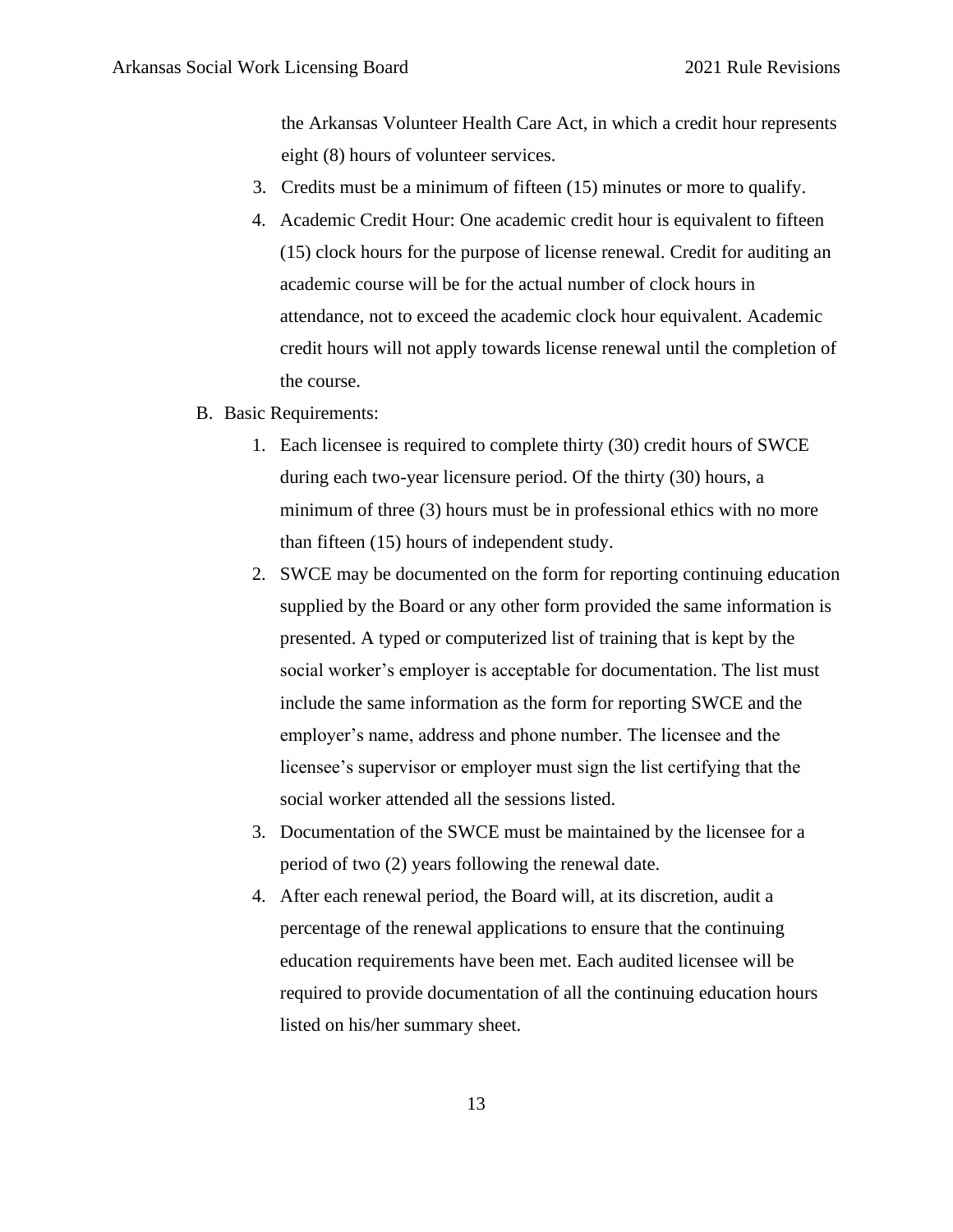- 5. A continuing education course will not be allowed more than once during the two-year renewal period. If the course name is the same, the social worker has the responsibility to make sure the content has changed since the last date the course was taken. The social worker may be required to provide documentation of the changes.
- C. Examples of Acceptable Social Work Continuing Education (SWCE):
	- 1. Seminars, workshops, or courses oriented to the enhancement of social work practice, values, skills and knowledge.
		- a. Cross-disciplinary offerings from medicine, law, administration, education and the behavioral sciences are acceptable if they are clearly related to the enhancement of social work practice.
		- b. Clock hour credit will be given for the actual number of hours in attendance.
		- c. In-service training provided by the employer using presenters from the staff or from outside agencies.
		- d. Training specifically related to policies and procedures of an agency may not be counted.
	- 2. Academic social work courses or social work- related courses such as mental health, administration, health and social research, psychology, sociology, and human growth and development, child and family development, counseling and guidance taken for credit or audited. An official transcript may be used to verify courses taken for credit. One academic credit hour is equivalent to fifteen (15) clock hours for the purpose of license renewal. Credit for auditing will be for actual clock hours in attendance, not to exceed the academic the academic clock hour equivalent.
	- 3. Presentation for the first time of an academic social work course, inservice training, workshop or seminar, or other professional seminar. A copy of the course syllabus and verification that the course, workshop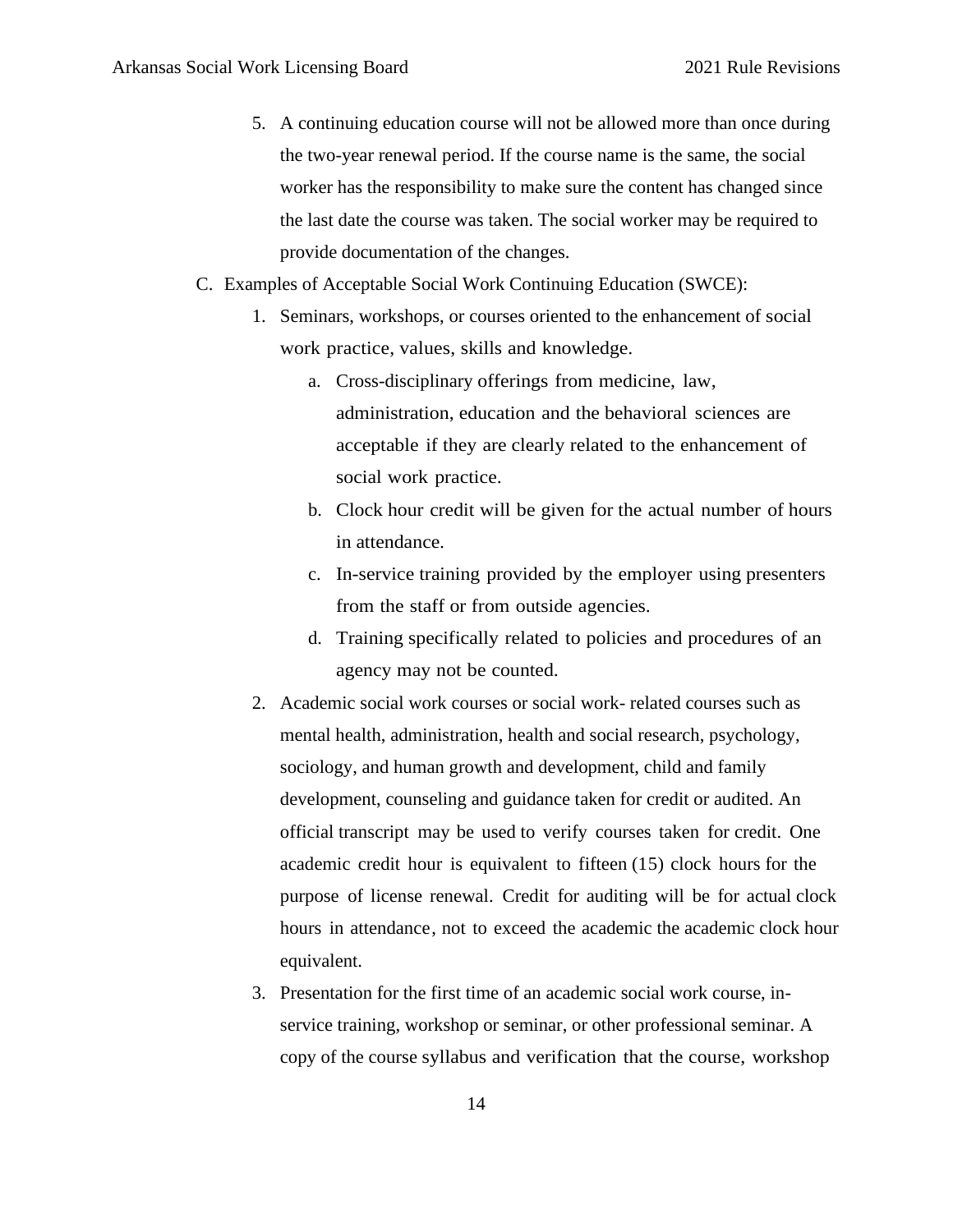or seminar was presented may be used as documentation. The actual number of hours of presentation plus an equal number of hours for preparation will be allowed. The total number of clock hours for both preparation and presentation of all first time courses shall not exceed ten (10) hours per renewal period.

- 4. Preparation for the first publication of a professional social work paper that has been published in a recognized professional journal. A copy of the paper and verification of publication must be submitted to the Board for evaluation and certification of the number of hours of credit to be allowed. A maximum of ten (10) clock hours will be allowed during each two-year licensure period.
- 5. Independent home studies/online courses which provide credit directed at developing and enhancing the licensee's knowledge base and service delivery skills in the applicable areas of social planning, administration, education, research or direct service with individuals, couples, families and groups. A maximum of fifteen (15) clock hours will be allowed during each two-year licensure period.
- 6. To be considered as face-to-face hours for credit, webinars must be both live and interactive. If audited, the licensee must submit sufficient documentation to show that the webinar was live and interactive.
- D. The Board does not pre-approve continuing education workshops. It is the licensee's responsibility, using his/her professional judgement, to determine the workshops that are applicable and appropriate to his/her professional development as a social worker and that they meet the definition of SWCE. If a licensee submits documentation for training that is not clearly identifiable as SWCE, the Board will request a written description of the training and how it applies to the individual's professional development as a social worker. If the Board determines that the training cannot be considered SWCE, the individual will be given three (3) months to replace the disallowed hours. Those hours will be considered replacement hours and cannot be counted during the next licensure period.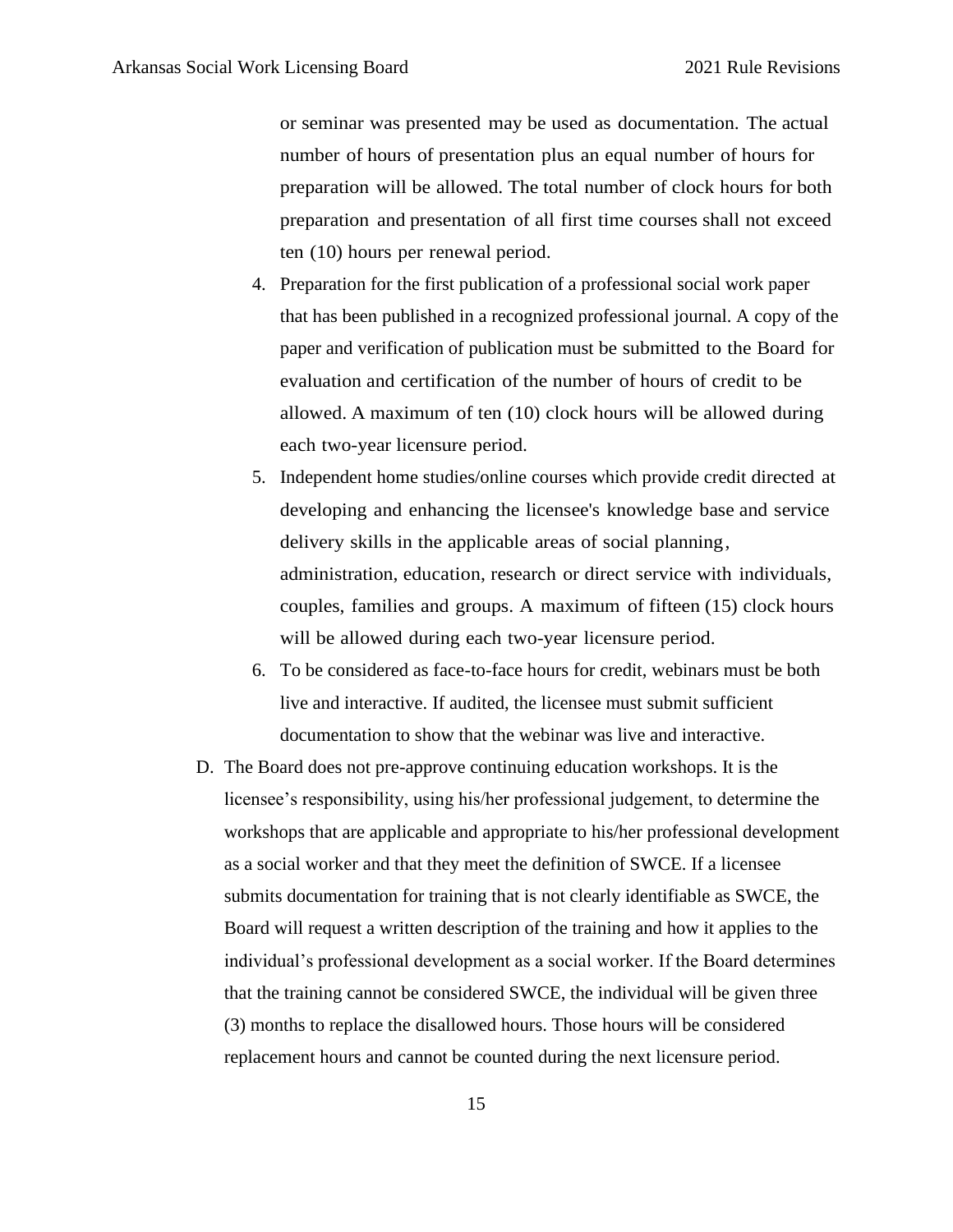- E. If credit is not given for the SWCE submitted, the licensee may request a hearing before the Board.
- F. Extenuating circumstances that prevent licensees from completing the continuing education requirement will be reviewed on an individual basis. Extension requests must be made prior to expiration in accordance with Rule VIII (B) (6).
- X. Code of Ethics/Standards of Practice: (Ark. Code Ann. §17-103-203)

The Arkansas Social Work Licensing Board sets forth this documentation as a Code of Ethics/Standards for Practice for all social workers within the State of Arkansas pursuant to Ark. Code Ann. §17-103-203. Social workers licensed by the Arkansas Social Work Licensing Board must observe and comply with the following standards. Violations shall be grounds for disciplinary action pursuant to Ark. Code Ann. §17-103-305.

Standard A: Confidentiality:

In providing services, a social worker must safeguard information given by clients. Except when required by law or judicial order or for the purpose of professional supervision and/or consultation, a social worker must obtain the client's informed written consent before releasing confidential information.

Standard B: Responsibility:

A social worker must provide a clear written description of what the client may expect in regards to services, reports, fees, billing and schedules, when applicable.

Standard C: Research:

A social worker must obtain the client's or legal guardian's informed written consent when a client is to be involved in any research project. A social worker must explain the research, including any risk or potential consequences, and the subject's right to withdraw from the study at any time.

Standard D: Misrepresentation:

A social worker must not misrepresent his/her qualifications, training, experience, or professional affiliations. If a social worker engages in advertising, his/her education, training and expertise must be presented factually.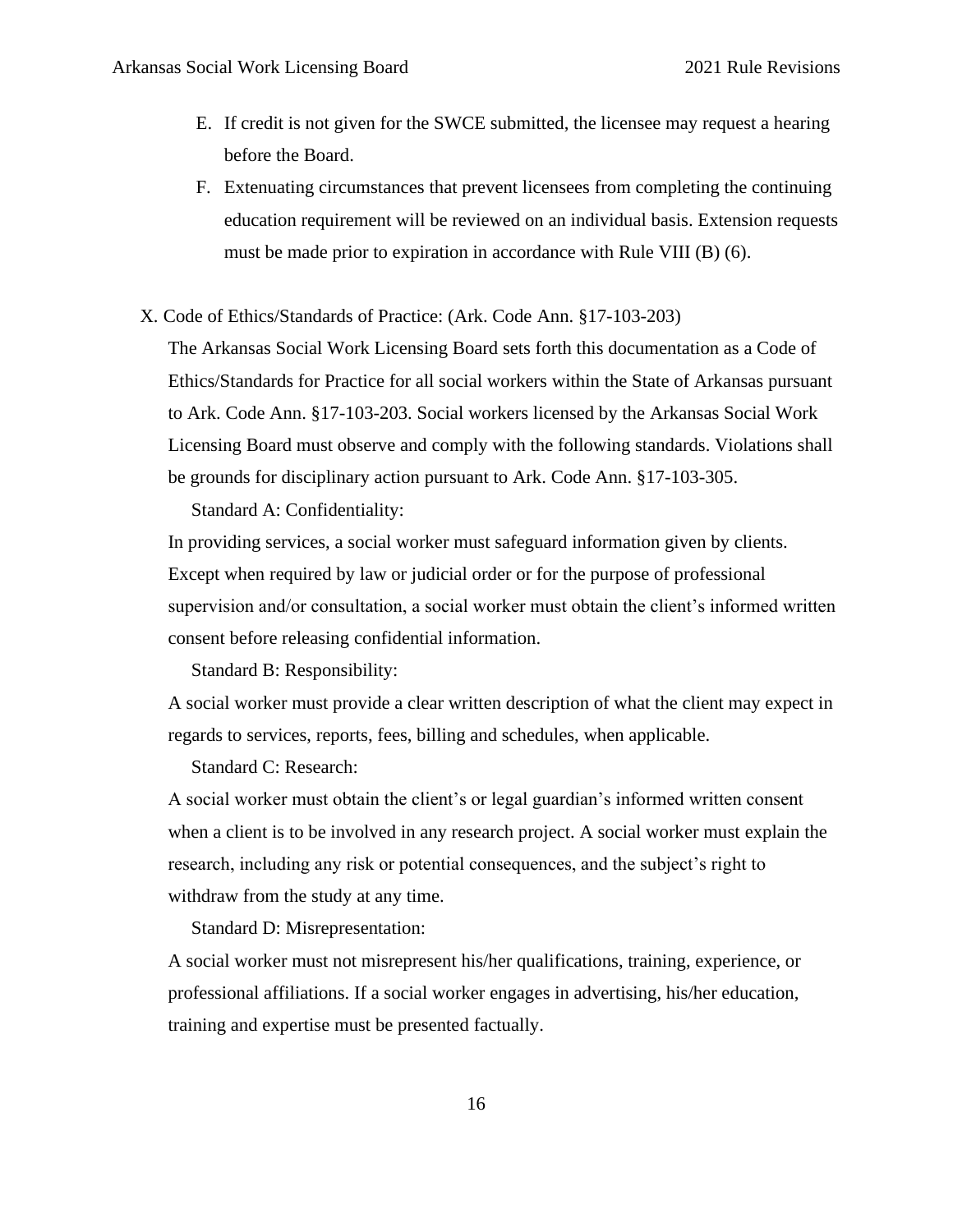Standard E: Competence:

1. A social worker may not practice beyond his/her competence. A social worker must make appropriate and timely referrals when the client's needs exceed the social worker's competency level.

2. A social worker must not provide social work services while under the influence of alcohol, other mind-altering or mood-altering drugs, or physical or psychological illness, which impairs delivery of such services.

Standard F: Fee Splitting:

A social worker must not divide a fee with a referral source. A social worker must not accept the division of a fee as compensation for a referral. This provision is intended to assure that referrals are always based solely on the best interest of the client.

Standard G: Client Relationships:

1. Relationships with clients, former clients, students and supervisees must not be exploited by the social worker for personal gain.

2. A social worker must not violate such positions of trust and dependency by committing any act detrimental to a client, former client, student or supervisee.

3. A social worker must not engage in an inappropriate relationship and/or sexual activity with a client or with a former client within two years after termination of the professional relationship.

4. Dual Relationships:

 a. In many communities it may not be possible for social workers to avoid social or other nonprofessional contacts with clients, students or supervisees. A social worker must always be sensitive to the potential harmful effects of social or non-professional contacts on his/her work and on those persons with whom they interact. A social worker must refrain from either entering into or promising a relationship with such persons if it appears the relationship might impair the social worker's objectivity or his/her ability to effectively perform social work functions. A social worker must also refrain from either entering into or promising a relationship with such persons if it appears that the relationship might harm or exploit the other party.

b. Likewise, whenever possible, a social worker must refrain from taking on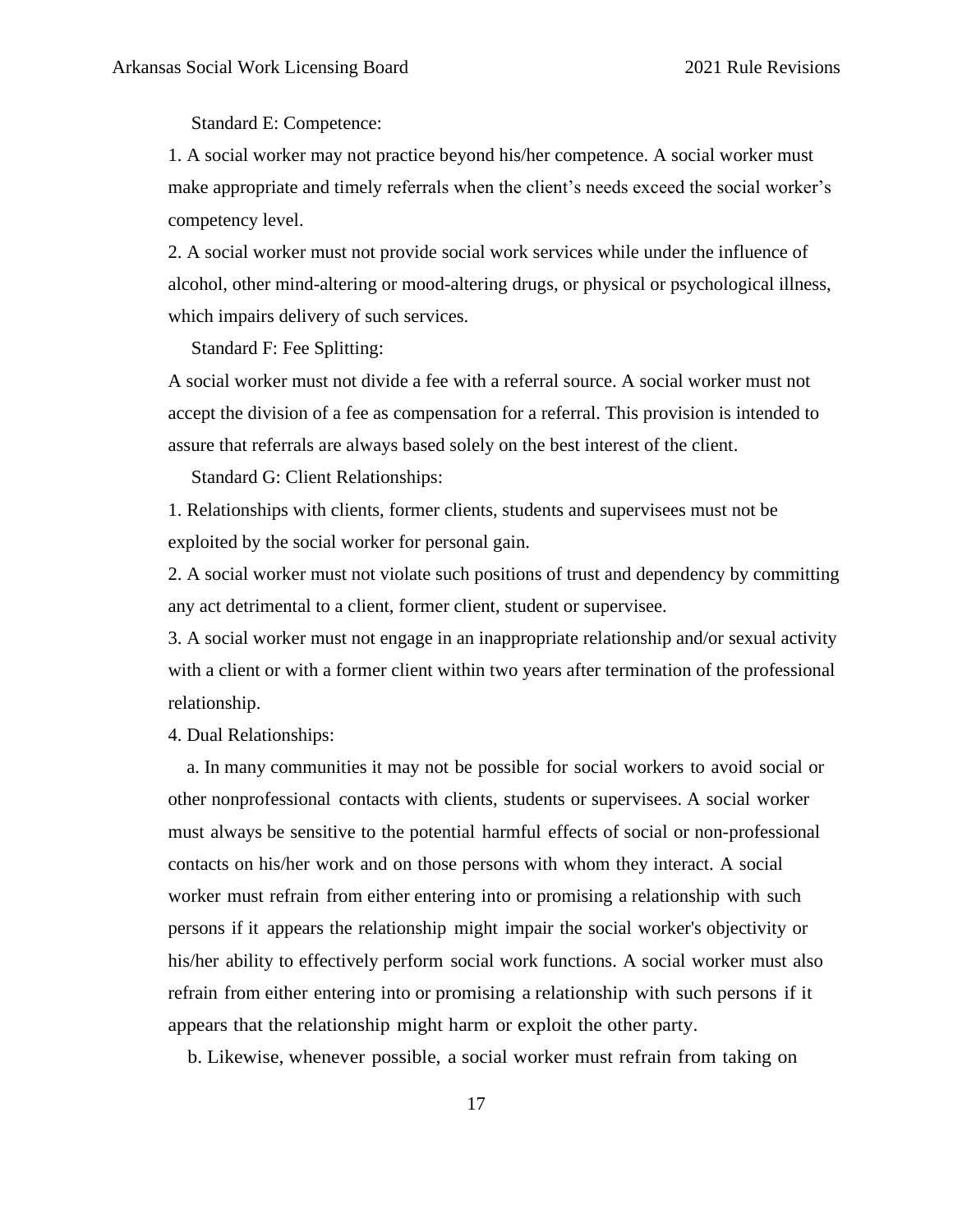professional obligations when preexisting relationships would create a risk of such harm.

 c. If a social worker finds that, due to unforeseen factors, a potentially harmful dual relationship has arisen, the social worker must attempt to resolve it with due regard for the best interest of the affected person and maximum compliance with the Code of Ethics.

5. A social worker must not violate client-therapist boundaries.

Standard H: Records:

A social worker will create and maintain records of services provided to a client. At aminimum, the records will contain a consent form signed and dated by the client; documentation of the assessment or diagnosis; documentation of a plan; documentation of any revision of the assessment or diagnosis or of a plan; any fees charged and other billing information; copies of all client authorization forrelease of information and any legal forms pertaining to the client. The records will be maintained by the licensee or agency employing the licensee at least for a period of seven years after the last date of service, or for the time period required by federal orstate law, if longer.

XI. Definition of Unprofessional Conduct: (Ark. Code Ann. §17-103-203)

Unprofessional conduct in the practice of social work shall include, but shall not be limited to the following:

- A. Violations of The Social Work Licensing Act or the Rules published by the Board.
- B. Negligence in the practice of social work or practicing fraudulently or incompetently.
- C. Refusing to provide professional services to a person on the basis of race, religion, creed, color, disability, age, or national origin.
- D. Permitting, aiding, or abetting an unlicensed person to perform activities requiring a license.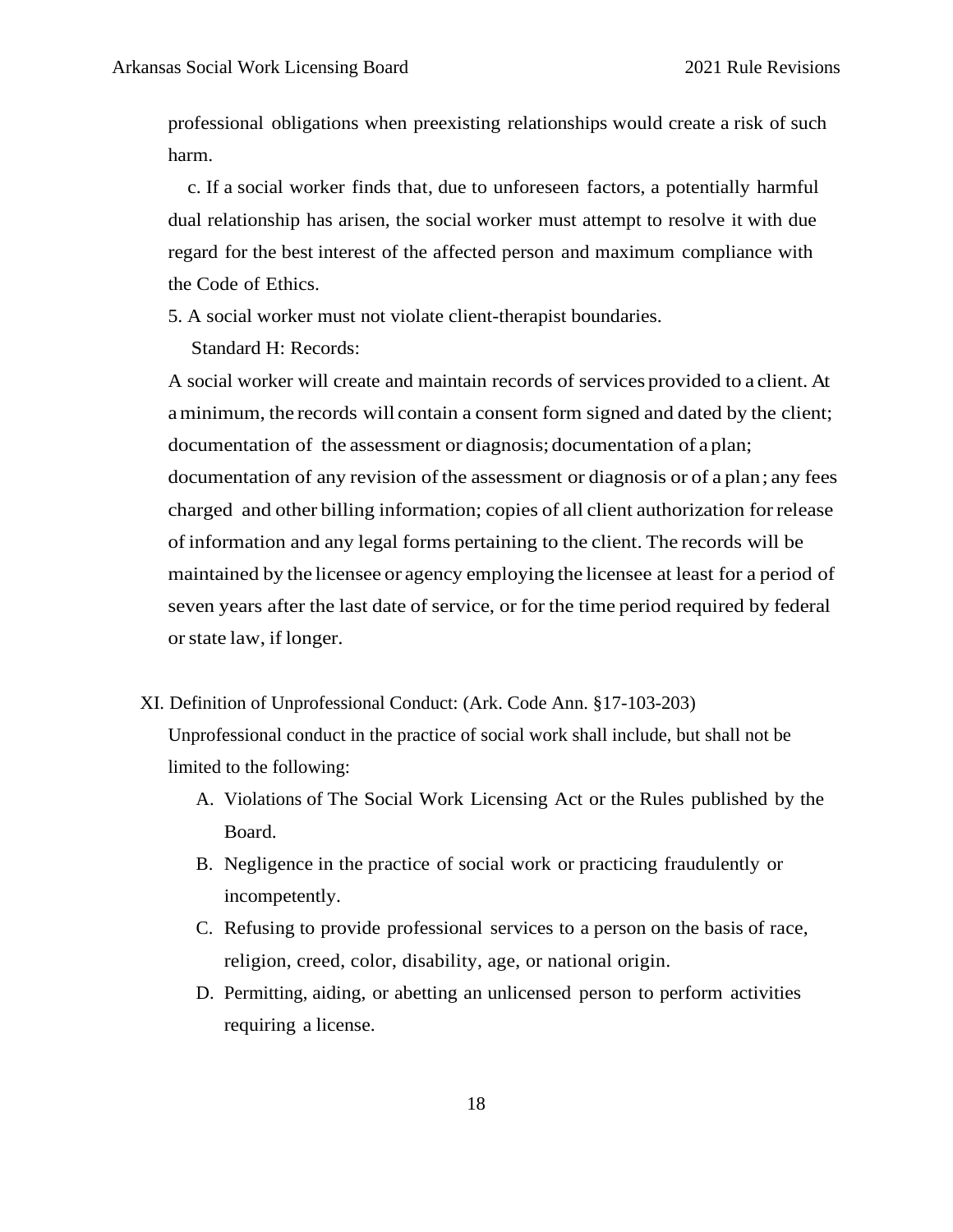- E. Misrepresenting type or status of education, training, expertise, licensure, or professional affiliations.
- F. Impersonation of another by any licensee or applicant for a license, or, in the case of a license, allowing any other person to use his or her license.
- G. Intentionally or recklessly causing physical or emotional harm to any client or former client.
- H. Failing to maintain confidentiality, except as otherwise required or permitted by law, of all information that has been received from a client in confidence during the course of treatment and all information about the client which is obtained from tests or other means.
- I. Failing to keep proper records and documentation of services.
- J. Ordering or providing excessive or unnecessary tests or services.
- K. Neglecting or abandoning a client, including failure to provide sufficient termination of services.
- L. Violating the Code of Ethics adopted by the Board.
- M. Giving or receiving, directly or indirectly, any fee, commission, rebate or other compensation for professional services not actually and personally rendered.
- N. Being disciplined in another jurisdiction based on grounds that are the same or substantially the same as those which exist under the Arkansas Social Work Licensing Act.
- O. Failing to report to the Board any adverse action taken against the social worker by another licensing jurisdiction or failing to report to the Board the surrender of a license or authorization to practice social work in another jurisdiction.
- P. Failing to comply with any stipulation or agreement with the Board involving probation or a settlement of any disciplinary matters.
- Q. Failing to comply with mandatory reporting laws.
- R. Failing to terminate the professional relationship when it is apparent that the service no longer serves the needs of the client.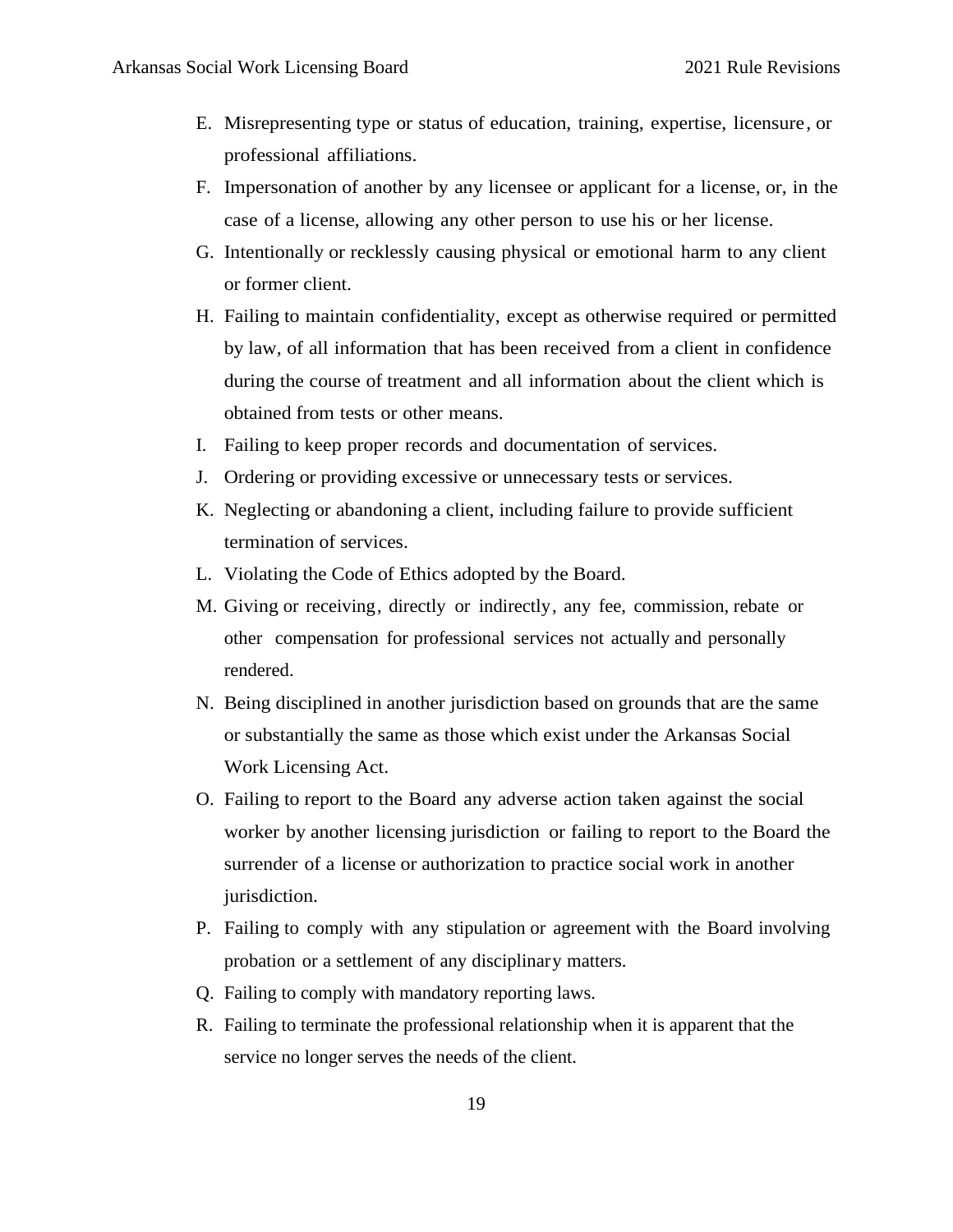- S. Offering medication, prescription or otherwise, controlled substances or alcoholic beverages to a client, or accepting these substances from a client.
- T. Providing and/or recommending any form of treatment via telemedicine without first establishing a proper social worker/client relationship as defined in Rule XIV.
- XII. Disciplinary Procedures: (Ark. Code Ann. §17-103-305)
	- A. Complaint:
		- 1. The Board is authorized to receive complaints against licensees or applicants from any person. Signed complaints must be submitted in writing to the Board's office. A complaint form may be obtained from the Board's website or office.
		- 2. The Board may on its own motion, in the absence of a written complaint, initiate its own complaint and conduct an investigation of a suspected violation if reasonable cause exists to believe a violation has occurred.
	- B. Investigation:
		- 1. The Board shall investigate a complaint if the complaint states prima facie violations of the Social Work Licensing Law or Rules. One or more Board members will be appointed to investigate the complaint.
		- 2. A copy of the complaint will be sent by certified mail and standard postal mail to the social worker named in the complaint. The social worker shall submit a written response to the complaint within a reasonable time as provided by the Board's instruction. The Board may hire an outside investigator to assist in the investigation of any complaint.
		- 3. The Board investigator(s) will review the response to the complaint. Further investigation will be conducted if deemed appropriate.
		- 4. Upon completion of the investigation and upon the recommendation of the Board investigator(s), the Board will determine whether to conduct a hearing, dismiss the complaint, or take other appropriate action. All interested parties will be notified of the Board's decision.
	- C. Hearings: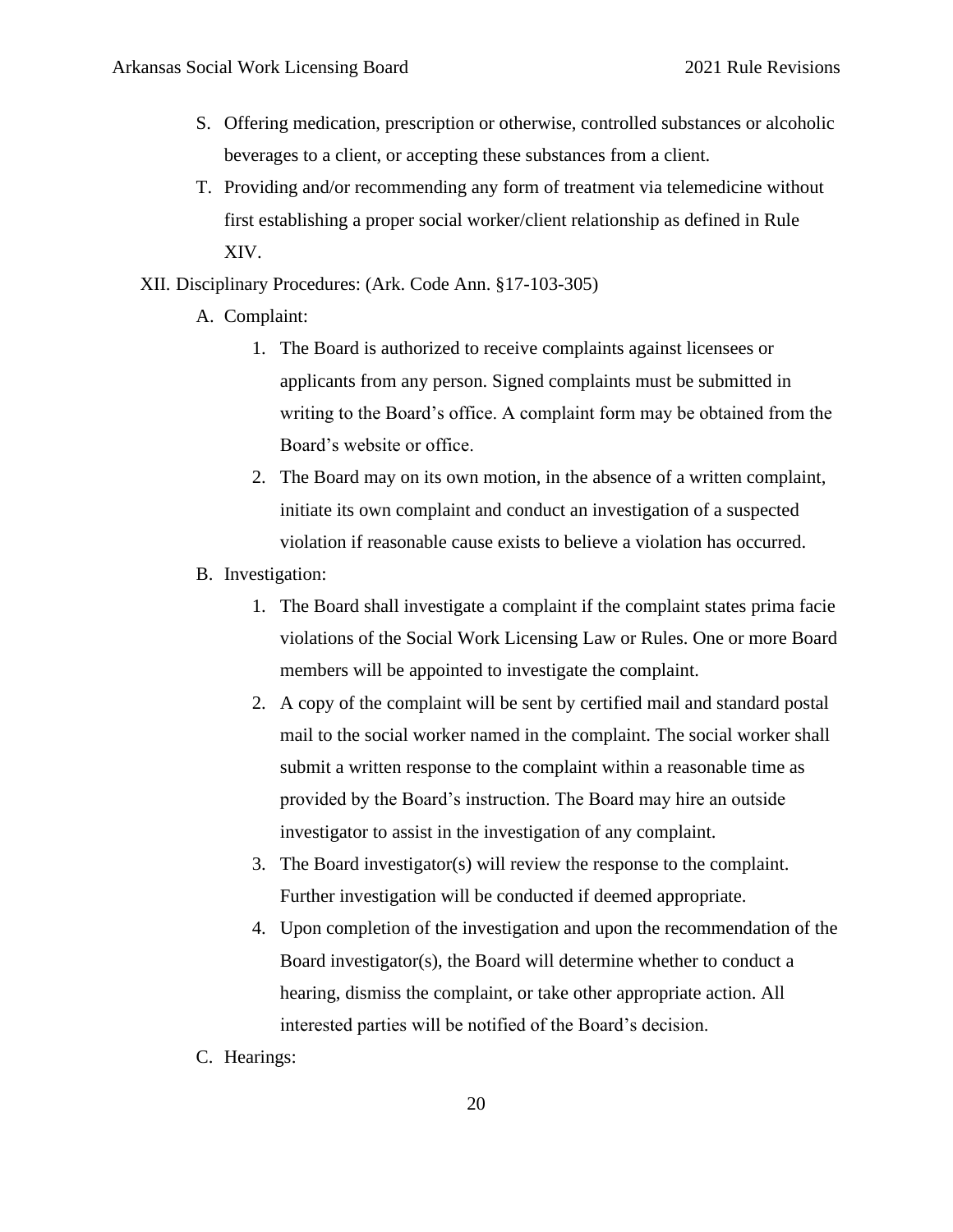- 1. The Board is authorized to conduct hearings on complaints in which the investigation reveals evidence that a violation has occurred. Hearings will be conducted in accordance with the Arkansas Administrative Procedure Act.
- 2. Everyone testifying before the Board at any of its hearings will be first placed under oath. All testimony given or statements made to or before the Board will be reported and made a part of the record in such case.
- 3. Unless the Board finds exceptional circumstances exist, twenty (20) days' notice will be given to any licensee or other interested party to appear before the Board at a hearing. The notice will be mailed by certified mail to the most current address on file in the Board office and will constitute notice of the hearing. If the Board finds that exceptional circumstances exist in which public health, safety or welfare requires more timely action, the Board can give notice, reasonable under the circumstances, or can enter an emergency order pursuant to Section 25-12-210(c) of the Administrative Procedure Act.
- 4. The notice will contain the place and time of the hearing, a brief and concise statement of the facts forming the basis of the complaint, the provision of the law or the Rules involved therein, and will be executed for the Board by its Chairperson, Board Secretary or Director, dated and sealed with the official seal of the Board.
- 5. At every hearing of the Board, after being duly called to order, the Chair or Vice-Chair will then turn the matter over to the hearing officer presiding over the hearing. The hearing officer will inquire of the parties present as to whether each is prepared to proceed, and thereafter the hearing will proceed with the presentation of evidence.
- 6. Either oral or written argument of the issues raised may be presented at the discretion of the Board.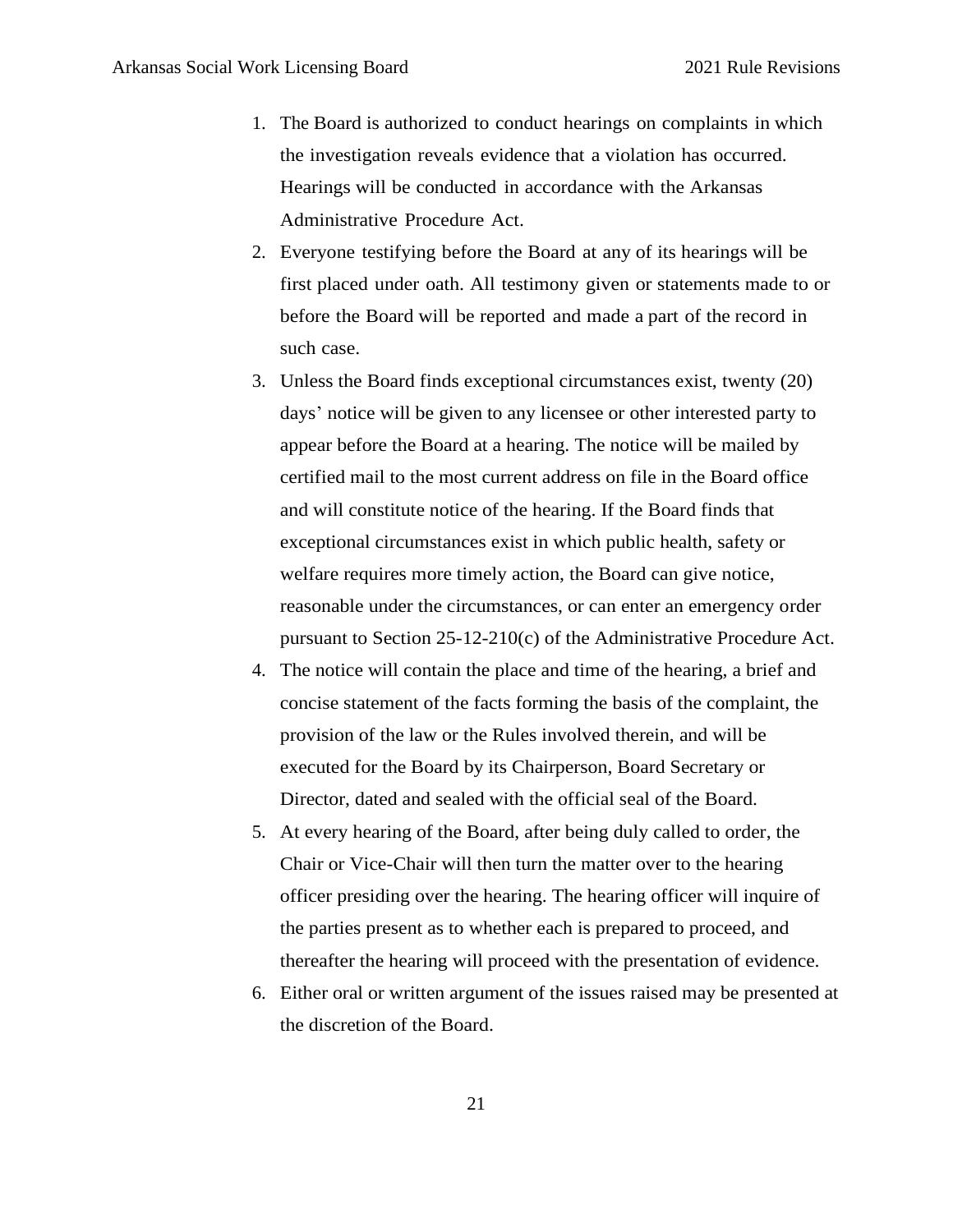- 7. A written order setting forth the Board's findings of facts and conclusions of law will be prepared after each hearing. The written order will be signed by a representative designated by the Board.
- 8. The Board will receive into evidence all affidavits, depositions, certified copies of documents, copies of official records and exhibits therewith introduced, together with such other evidence as may be admissible by the Arkansas Administrative Procedure Act. The Board will give to such evidence weight, as the Board determines just and proper.
- 9. Every pleading, motion or other document, and every request to the Board must be filed with the Social Work Licensing Board office in writing, signed and dated.
- 10. Upon the licensee's written request, subpoenas will be issued for the attendance of witnesses and the production of documents. Preparation and service of the subpoenas will be the responsibility of the licensee and will be in the manner provided by statute or rule for the service of subpoenas in civil cases.
- 11. Appeals from Board hearings will be made in accordance with the Arkansas Administrative Procedure Act.
- D. Hearing Officer:
	- 1. Powers and Duties:

If a matter is set for a formal hearing before the Board, a hearing officer will preside over the hearing and conduct any other business in accordance with the Board's Rules. The hearing officer will have the following powers and duties:

- a. Administer oaths and affirmations;
- b. Issue subpoenas in order to
	- (1) Ensure the presence of witnesses at a hearing;
	- (2) Ensure the presence of books, records or other documents properly related to the administrative proceedings;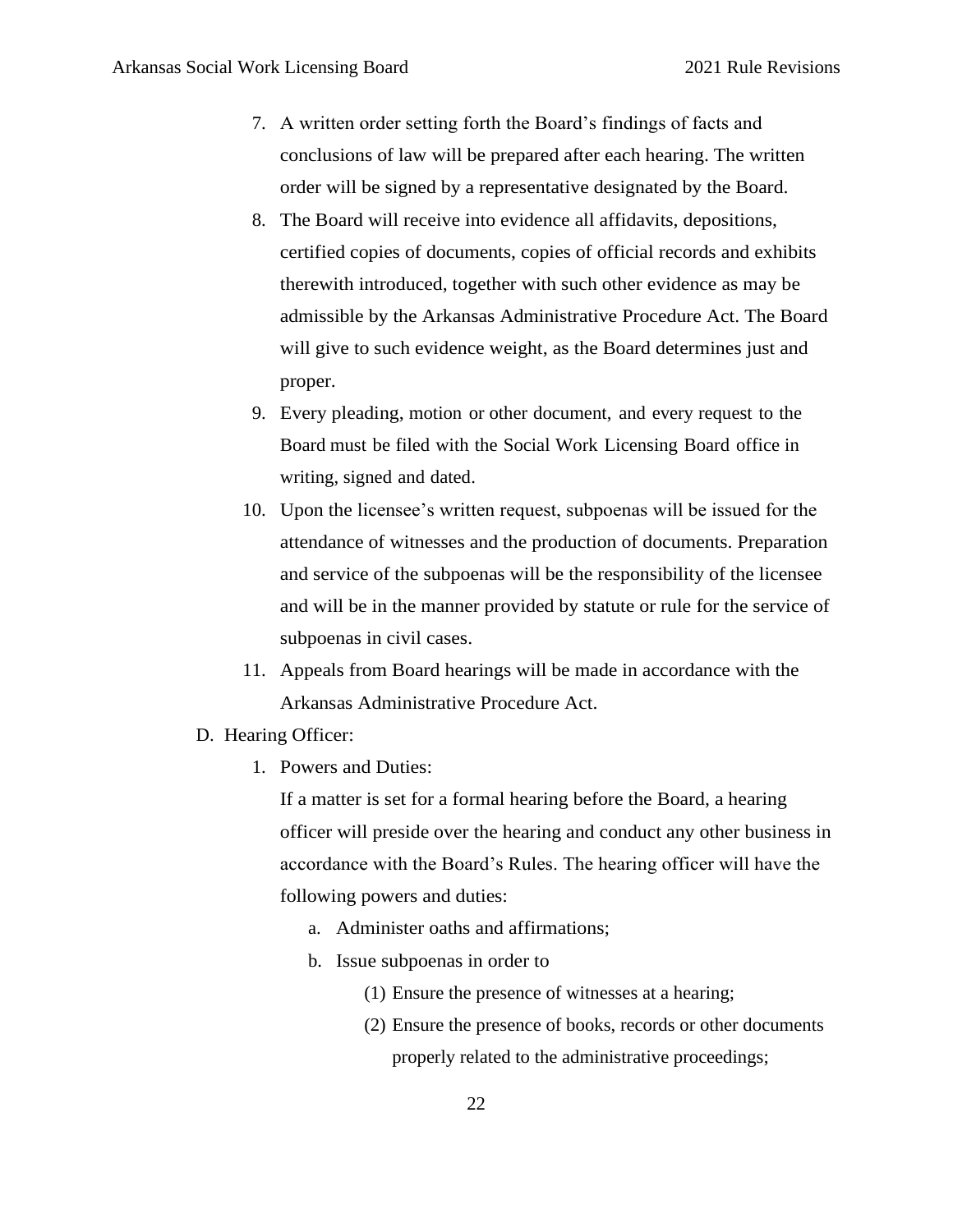- c. Rule upon motions and other evidentiary matters;
- d. Question all parties and witnesses for the clarification of issues for the record;
- e. Maintain order;
- f. Rule on all questions arising during the course of the hearing;
- g. Hold conferences for the settlement or simplification of the issues;
- h. Recommend decisions to the Board;
- i. Generally, to regulate and guide the course of the proceedings.
- 2. Disqualifications of Hearing Officer:

The hearing officer will conduct himself/herself in an impartial manner and may withdraw if he/she deems himself/herself disqualified. Any party may file an affidavit of personal bias or disqualification against the hearing officer which will be ruled upon by the Board and granted if it is timely, sufficient, and filed in good faith.

XIII. Certificates of Registration for Professional Social Work Corporations:

- A. Certificates of Registration:
	- 1. Pursuant to the Arkansas Professional Corporation Act, Ark. Code Ann. § 4-29-201 et seq., one or more persons duly licensed by the laws of the State of Arkansas to render the same type of professional services, such as social work services, may form a corporation to own, operate, and maintain a professional corporation and to engage in the professional services authorized by that license.
	- 2. In order for a corporation to open, operate, or maintain an establishment to engage in social work services, the corporation must obtain a Certificate of Registration from the Arkansas Social Work Licensing Board (the "Board").
- B. Application, Issuance and Denial:
	- 1. Application for a Certificate of Registration will be made to the Board in writing on the application form prescribed by the Board. The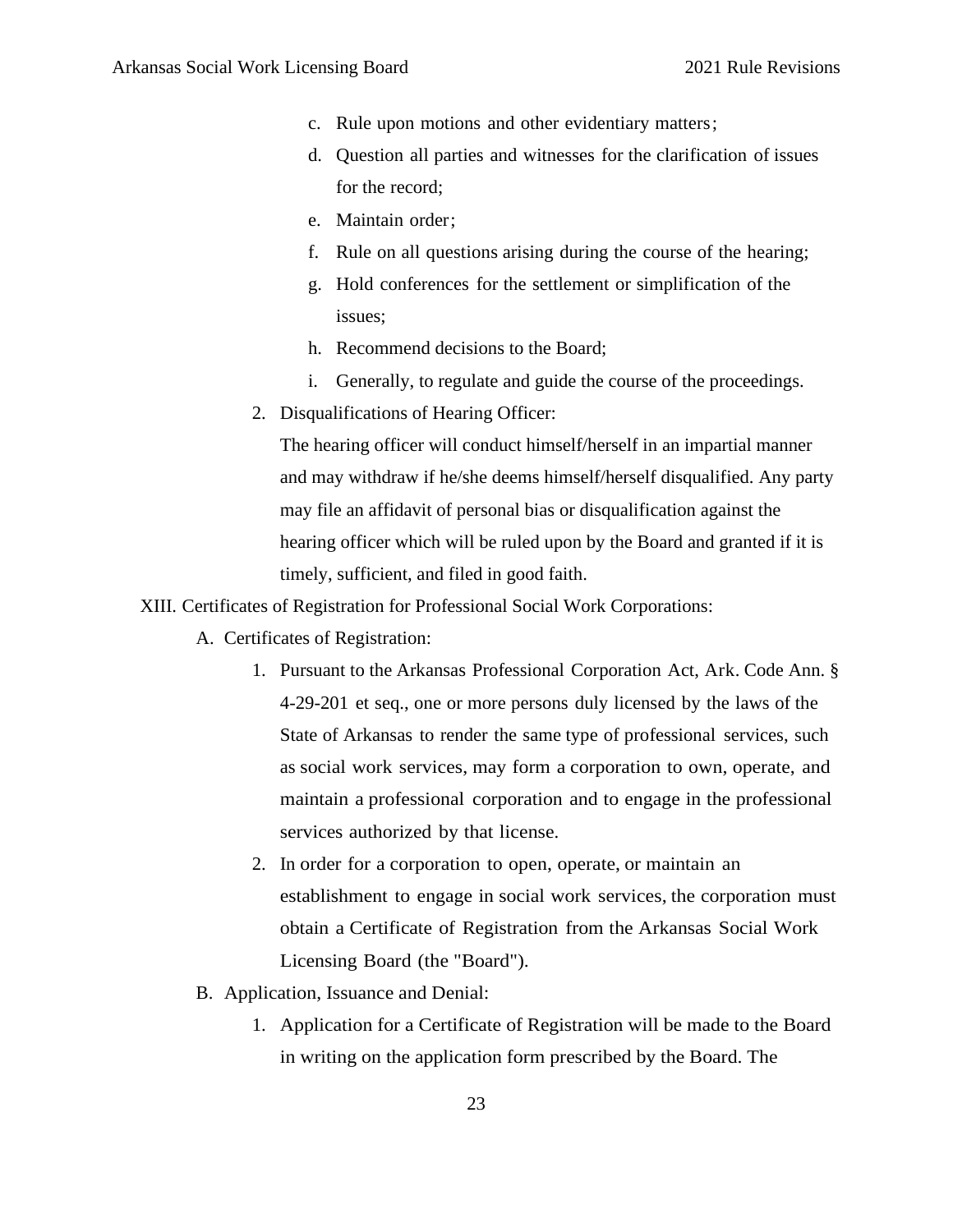application must be accompanied by a non-refundable registration fee of \$25.

- 2. Upon receipt of an application, the Board will investigate the corporation to determine whether the incorporators, officers, directors, and shareholders are each licensed by the Board and whether any disciplinary action is pending before the Board against any of them.
- 3. If the Board determines that all incorporators, officers, directors, and shareholders are licensed by the Board, with no disciplinary action pending against any of them, and that the corporation will be conducted in compliance with the Arkansas Professional Corporation Act and the Rules of the Board, the Board will issue a Certificate of Registration to the corporation.
- 4. If the Board determines that the applicant does not meet the requirements established above, the Board will deny the Certificate of Registration.
- 5. Once issued, the Certificate of Registration will be non-assignable and must be conspicuously posed on the premises of the corporations.
- 6. The Certificate of Registration will remain effective until January 1 following the date of issuance of the Certificate.
- C. Change in Location:

The corporation must notify the Board of any change of location.

D. Renewal:

The Certificate of Registration must be renewed annually. If the Board determines that the corporation has complied with applicable laws and Board Rules, it will renew the Certificate of Registration upon written application by the holder of the Certificate. The application for renewal will be made on the form prescribed by the Board and must be accompanied by a non-refundable fee of \$10.

E. Suspension and Revocation: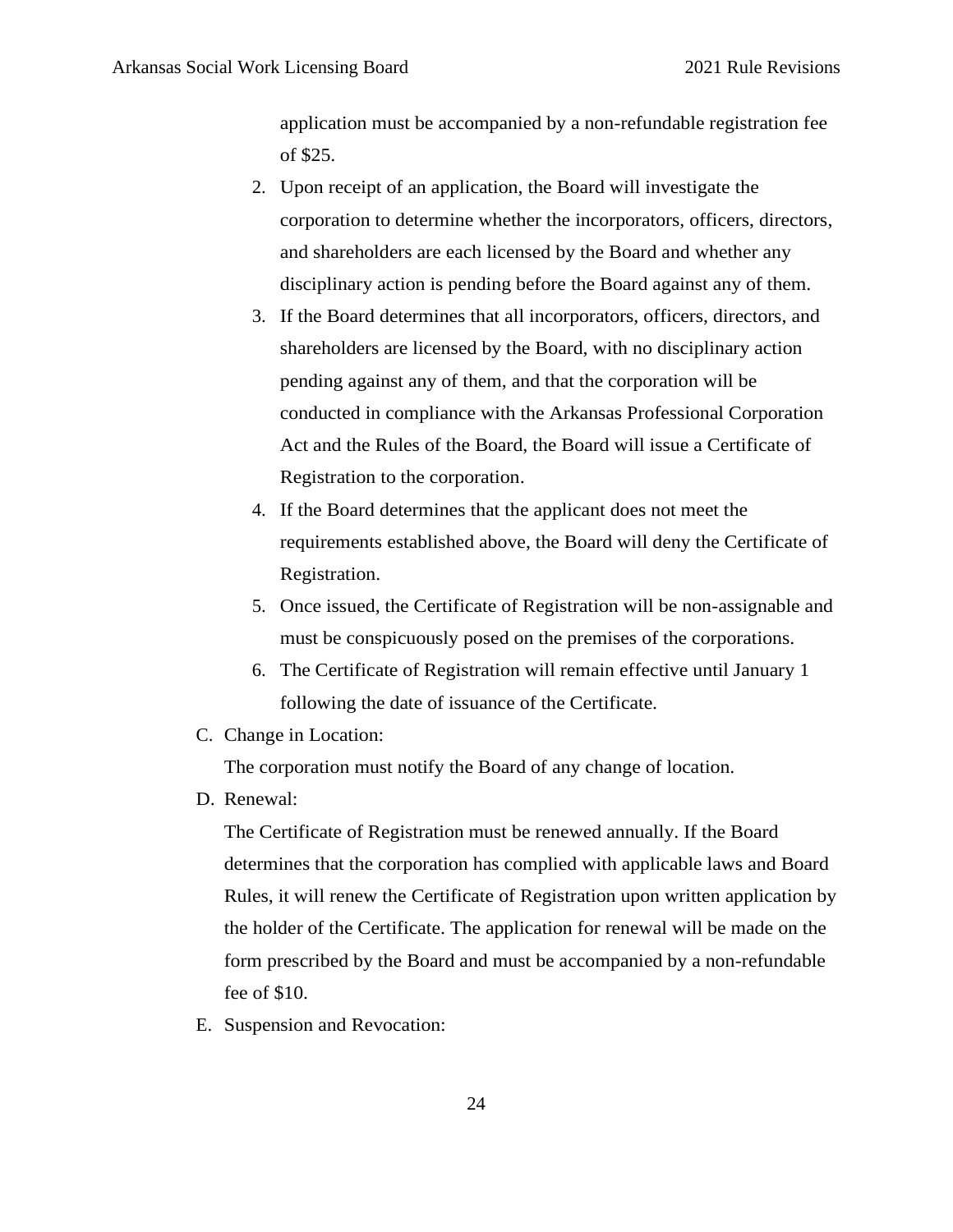- 1. The Board may suspend or revoke the Certificate after giving written notice to the holder and allowing for a public hearing in accordance with the Arkansas Administrative Procedure Act. The Certificate may be suspended or revoked for any of the following reasons:
	- a. The revocation or suspension of the license to practice social work of any officer, director, shareholder or employee not promptly removed or discharged by the corporation;
	- b. Unprofessional conduct, as defined by the Rules of the Board, on the part of any officer, director, shareholder or employee not promptly removed or discharged by the corporation;
	- c. The death of the last remaining shareholder; or
	- d. Upon finding the holder of the Certificate has failed to comply with the Arkansas Professional Corporations Act, the Arkansas Social Work Licensing Act or the Rules of the Board.
- F. Appeal:

Any corporation whose application for a Certificate has been denied or whose Certificate of Registration has been suspended or revoked may, within thirty (30) days after notice of the action by the Board, appeal the decision to the Circuit Court of Pulaski County.The appeal will be in accordance with the Arkansas Administrative Procedure Act.

XIV. Telemedicine (Ark. Code Ann. §17-103-309)

- A. Definitions:
	- 1. "Distant site" means the location of the healthcare professional delivering services through telemedicine at the time the services are provided. Ark. Code Ann. §17-80-402(1).
	- 2. "Originating site" means a site at which a patient is located at the time healthcare services are provided to him or her by means of telemedicine, including the home of a patient. Ark. Code Ann. §17-80-402(3).
	- 3. "Remote patient monitoring" means the use of synchronous or asynchronous electronic information and communication technology to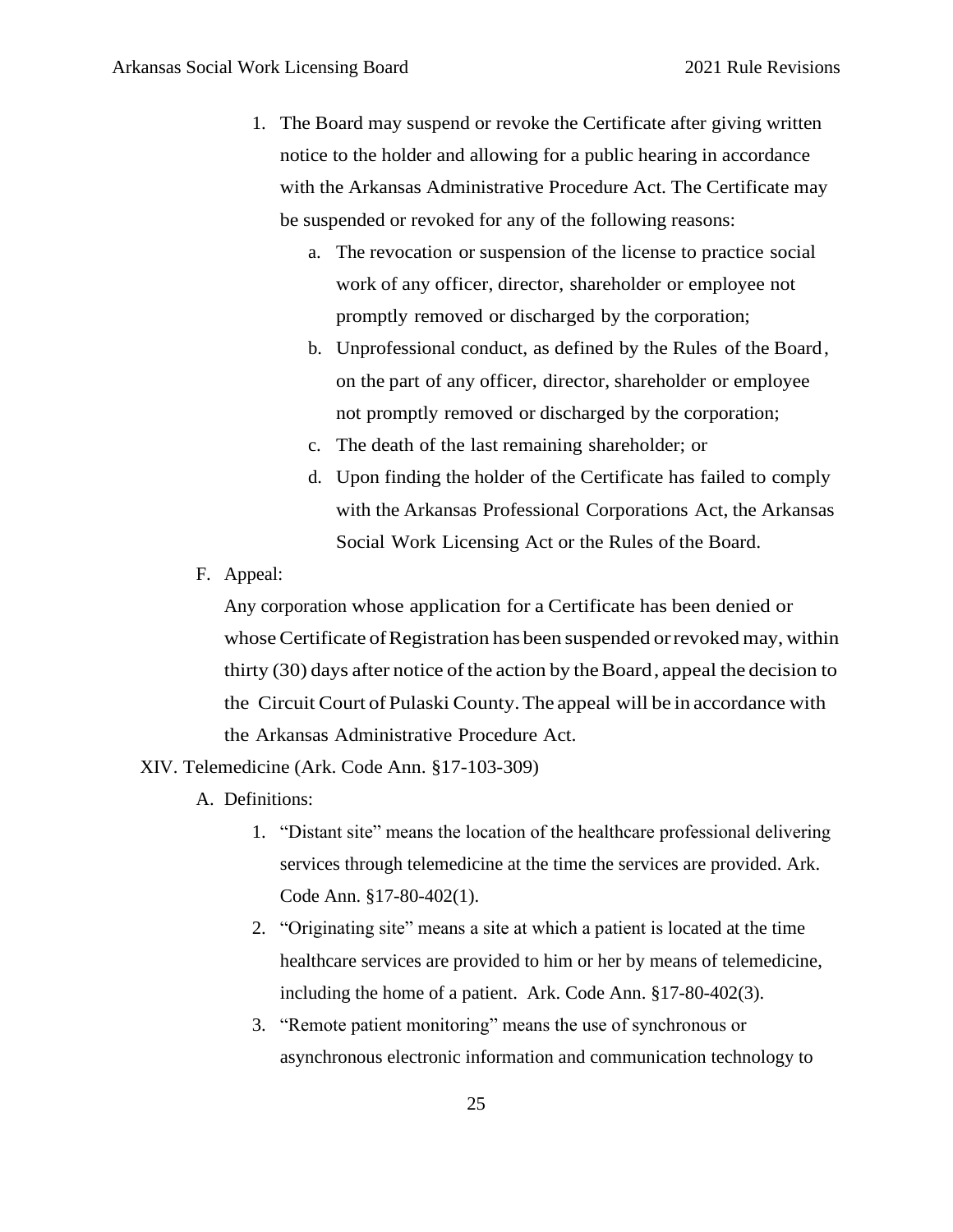collect personal health information and medical data from a patient at an originating site that is transmitted to a healthcare professional at a distant site for use in the treatment and management of medical conditions that require frequent monitoring. Ark. Code Ann. §17-80-402(5).

- 4. "Store-and-forward technology" means the asynchronous transmission of a patient's medical information from a healthcare professional at an originating site to a healthcare professional at a distant site. Ark. Code Ann. § 17-80-402(6).
- 5. "Telemedicine" means the use of electronic information and communication technology to deliver healthcare services, including without limitation the assessment, diagnosis, consultation, treatment, education, care management, and self-management of a patient. Telemedicine includes store-and-forward technology and remote patient monitoring. Ark. Code Ann. § 17-80-402(7).
- B. Establishing a Social Worker/Client Relationship:

A social worker/client relationship must be established in accordance with Ark. Code Ann. §§17-80-402 & 403 and Rule XIV before the delivery of services via telemedicine. A client completing a psychosocial history online and forwarding it to a social worker is not sufficient to establish the relationship, nor does it qualify as store-and-forward technology. A social worker exhibits gross negligence if he or she provides and/or recommends any form of treatment via telemedicine without first establishing a proper social worker/client relationship.

- C. Minimum Requirements for a Social Worker/Client Relationship: For the purpose of this Rule, a proper social worker/client relationship, at a minimum requires that:
	- 1. The social worker performs an "in person" psychosocial assessment of the client adequate to establish a diagnosis and develop a treatment plan, OR
	- 2. The social worker performs a face to face psychosocial assessment using real time audio and visual telemedicine technology that provides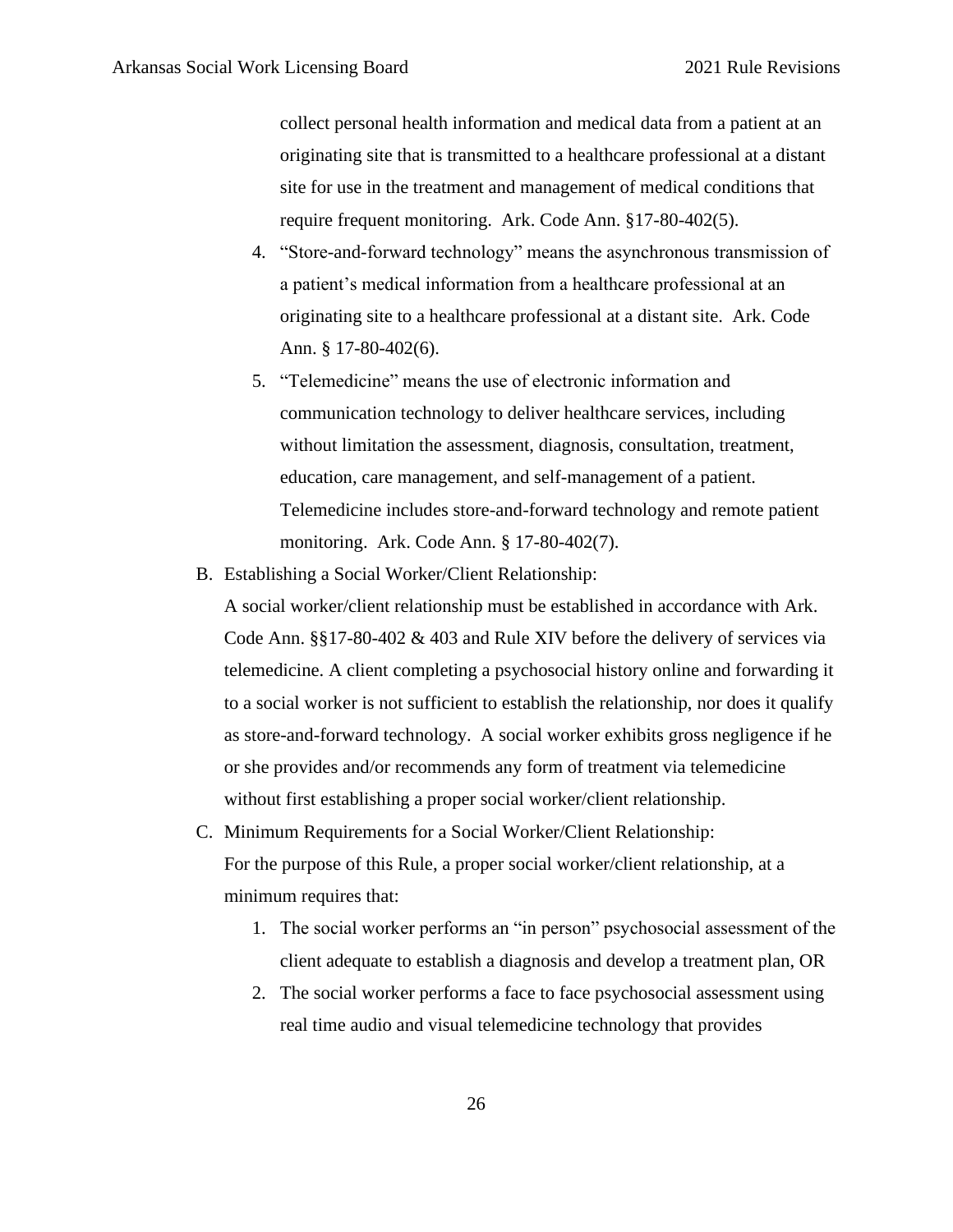information at least equal to such information as would have been obtained by an in-person psychosocial assessment, OR

- 3. The social worker knows the client and the client's general psychosocial issues through a previously established professional relationship; AND
- 4. Appropriate follow-up be provided or arranged, when necessary.
- D. When a Social Worker/Client Relationship is Deemed to Exist:

For the purpose of this Rule, a proper social worker/client relationship is deemed to exist in the following situations:

- 1. When treatment is provided in consultation with, or upon referral by, another provider or treatment team who has an ongoing relationship with the client, and who has agreed to supervise the client's treatment, including follow up care.
- 2. On-call or cross-coverage situations arranged by the client's treating provider or treatment team.
- E. Exceptions:

Recognizing a social worker's duty to adhere to the applicable standard of care and to comply with mandatory reporting laws, the following situations are excluded from the requirement of this rule by Ark. Code Ann. §17-80-403(a)(2):

- 1. Emergency situations where the life or health of the client is in danger or imminent danger.
- 2. Simply providing information of a generic nature not meant to be specific to an individual client.
- F. Professional Relationship Exceptions:

Under Ark. Code Ann. §17-80-403(c), "Professional relationship" does not include a relationship between a social worker and a client established only by the following:

- 1. An internet questionnaire;
- 2. An email message;
- 3. Patient-generated medical history;
- 4. Text messaging;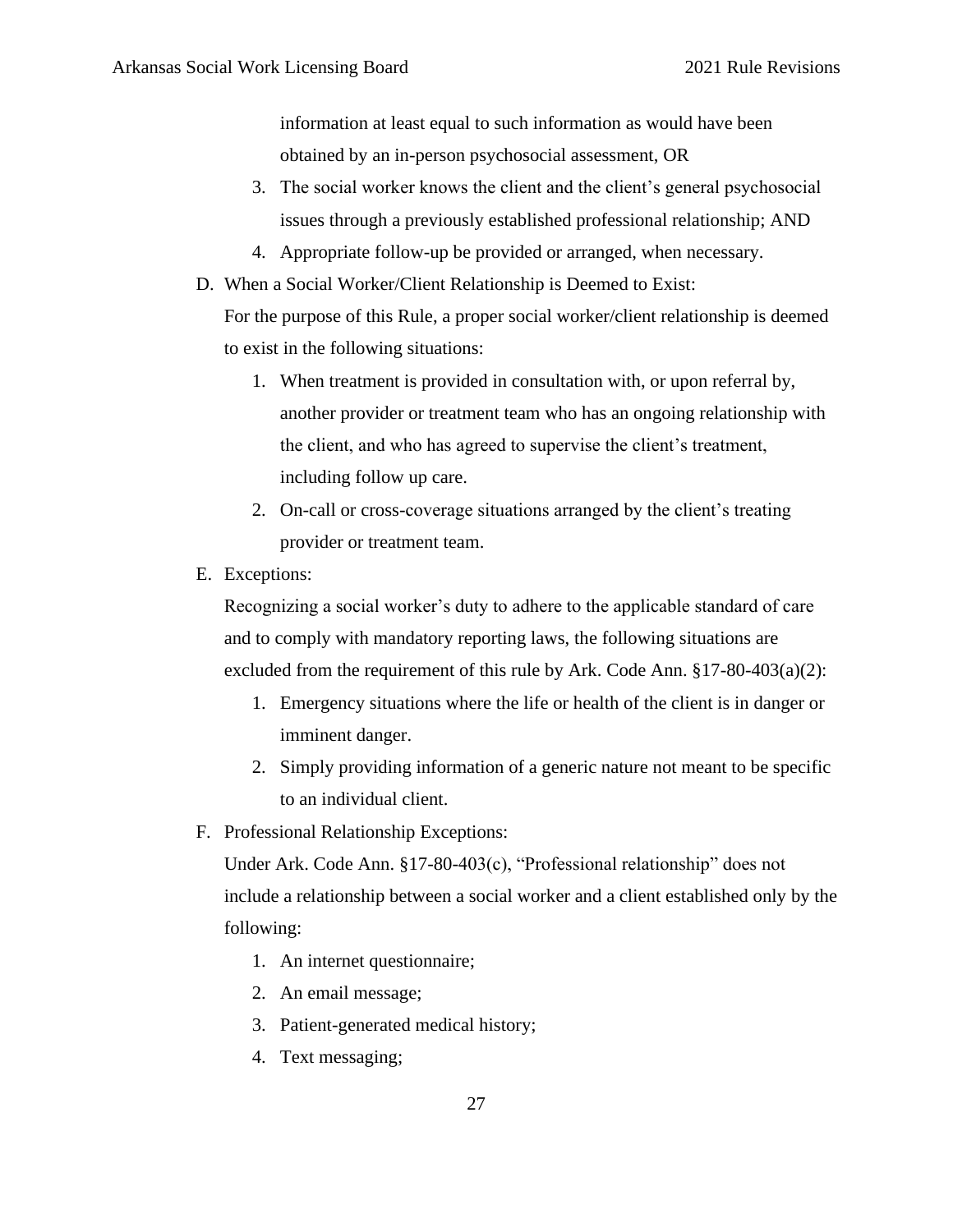- 5. A facsimile machine; or
- 6. Any combination thereof.
- G. Requirements for Services Provided Via Telemedicine:

The following requirements apply to all services provided by social workers using telemedicine:

- 1. The practice of counseling via telemedicine shall be held to the same standards of care as traditional in-person encounters.
- 2. The social worker must obtain a detailed explanation of the client's complaint from the client or the client's treating provider or treatment team.
- 3. If a decision is made to provide treatment, the social worker must agree to accept responsibility for the care of the client.
- 4. If follow-up care is indicated, the social worker must agree to provide or arrange for such follow-up care.
- 5. The social worker must keep a documented treatment record, including, but not limited to psychosocial history.
- 6. At the client's request, the social worker must make available to the client an electronic or hardcopy version of the client's treatment record documenting the encounter. Additionally, unless the client declines to consent, the social worker must forward a copy of the record of the encounter to the client's regular treating provider or treatment team if that provider or treatment team is not the same social worker delivering the service via telemedicine.
- 7. Services must be delivered in a transparent manner, including providing access to information identifying the social worker's licensure and other relevant certifications, as well as client financial responsibilities, in advance of the encounter.
- 8. If the client, at the recommendation of the social worker, needs to be seen in person, the social worker must arrange to see the client in person or direct the client to their regular treating provider or treatment team or